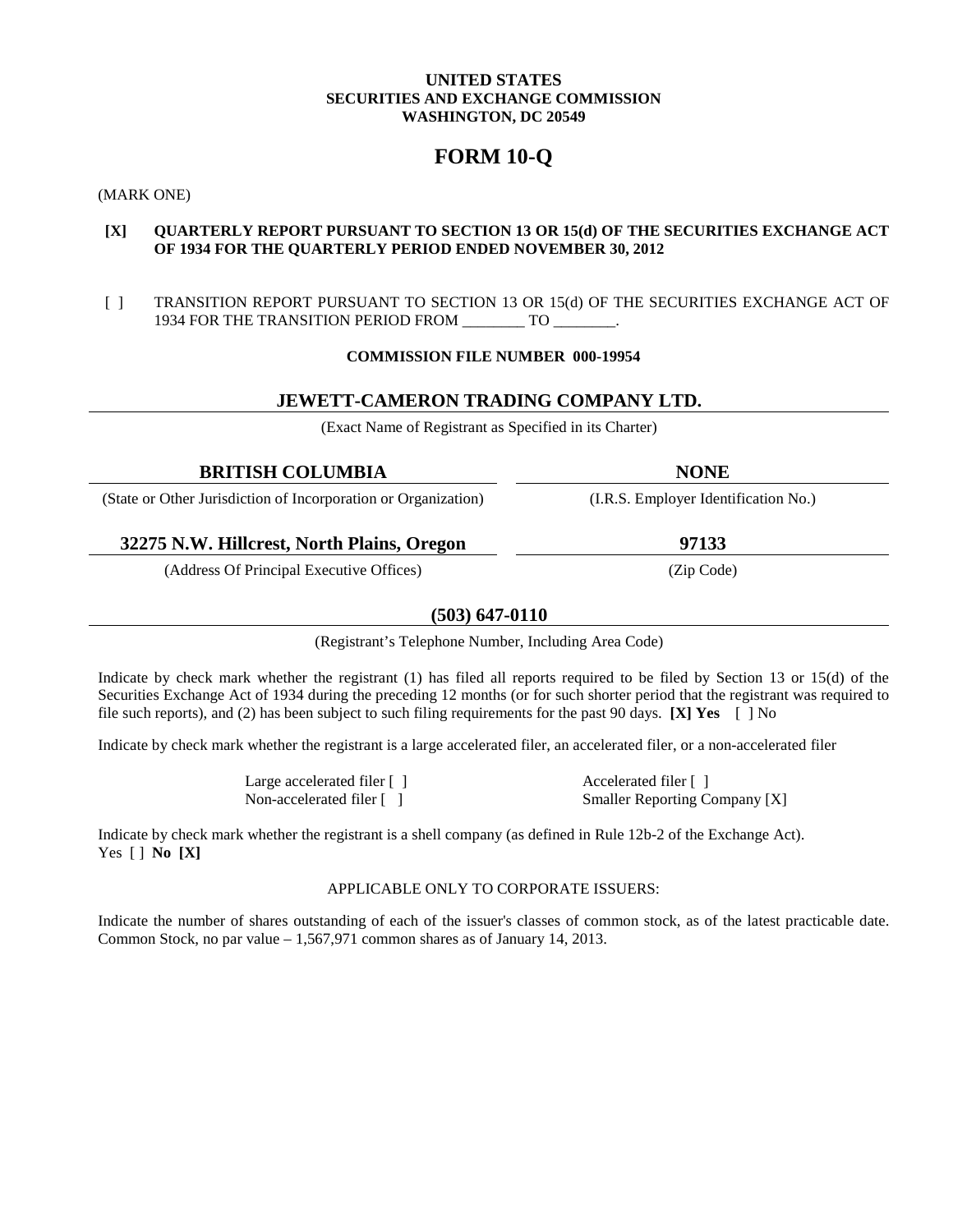# **Jewett-Cameron Trading Company Ltd.**

# **Index to Form 10-Q**

# **PART I – FINANCIAL INFORMATION**

| Item 1. | <b>Financial Statements</b>                                                                            | 3  |
|---------|--------------------------------------------------------------------------------------------------------|----|
| Item 2. | <b>Management's Discussion and Analysis of Financial Condition and</b><br><b>Results of Operations</b> | 22 |
| Item 3. | <b>Quantitative and Qualitative Disclosures about Market Risk</b>                                      | 25 |
| Item 4. | <b>Controls and Procedures</b>                                                                         | 26 |
|         | <b>PART II – OTHER INFORMATION</b>                                                                     |    |
| Item 1. | <b>Legal Proceedings</b>                                                                               | 26 |
| Item 2. | <b>Changes in Securities and Use of Proceeds</b>                                                       | 27 |
| Item 3. | <b>Defaults Upon Senior Securities</b>                                                                 | 27 |
| Item 4. | <b>Submission of Matters to a Vote of Securities Holders</b>                                           | 27 |
| Item 5. | <b>Other Information</b>                                                                               | 27 |
| Item 6. | <b>Exhibits</b>                                                                                        | 27 |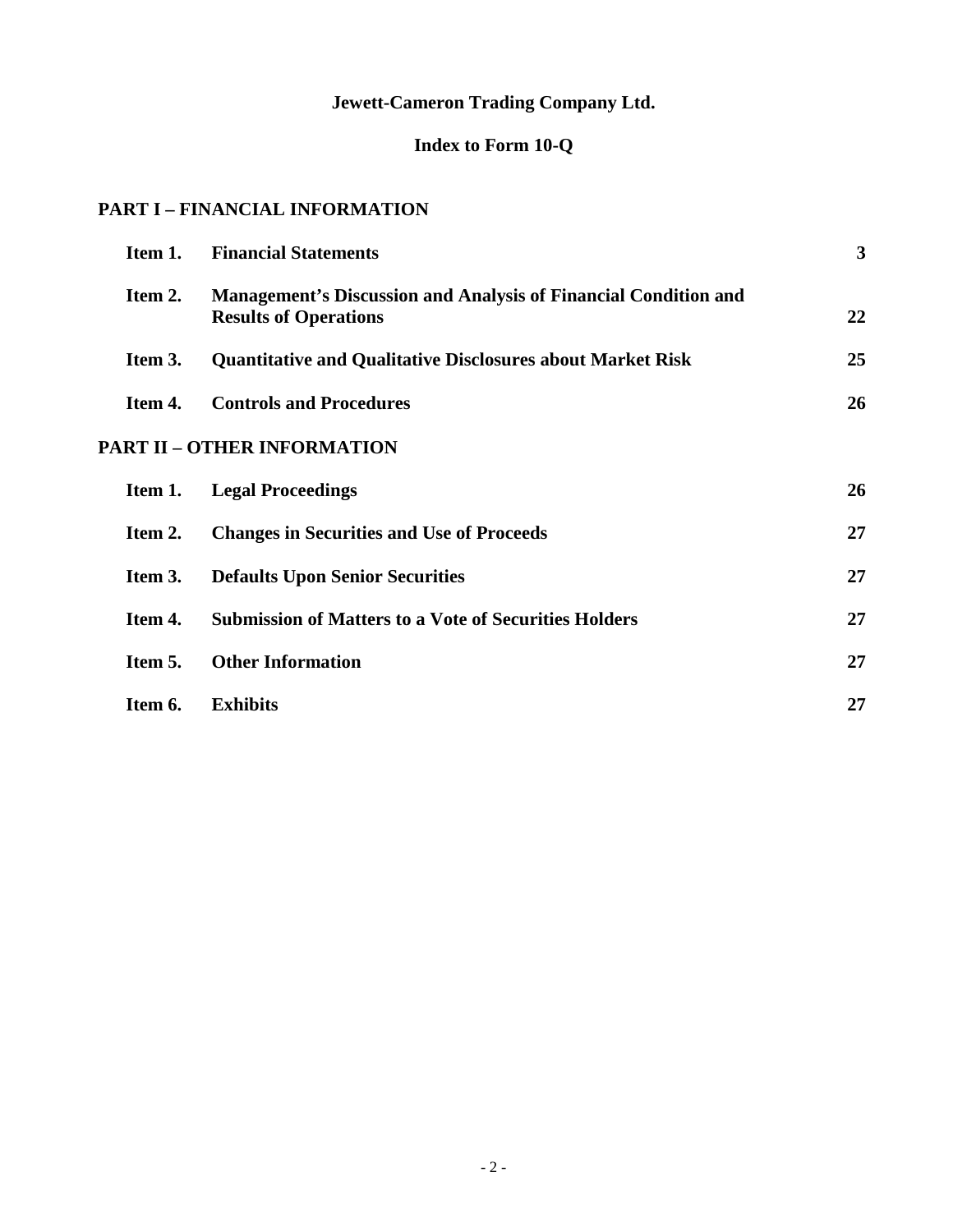# **PART 1 – FINANCIAL INFORMATION**

# **Item 1. Financial Statements**

# **JEWETT-CAMERON TRADING COMPANY LTD.**

**CONSOLIDATED FINANCIAL STATEMENTS (Expressed in U.S. Dollars) (Unaudited – Prepared by Management)**

**NOVEMBER 30, 2012**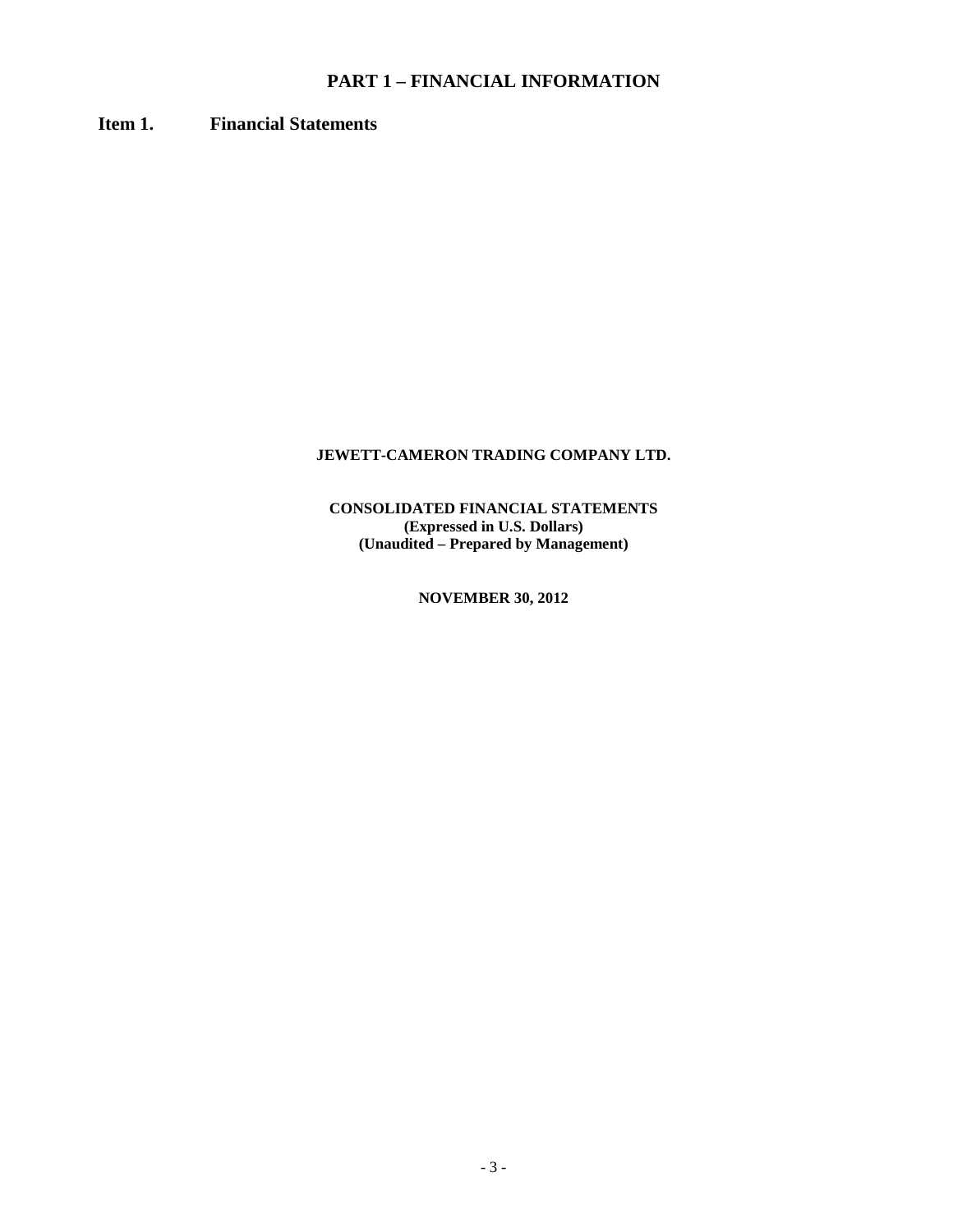CONSOLIDATED BALANCE SHEETS (Expressed in U.S. Dollars) (Prepared by Management) (Unaudited)

|                                                                                    | November 30,<br>2012       | August 31,<br>2012 |
|------------------------------------------------------------------------------------|----------------------------|--------------------|
| <b>ASSETS</b>                                                                      |                            |                    |
| <b>Current assets</b>                                                              |                            |                    |
| Cash                                                                               | <sup>\$</sup><br>7,256,455 | \$<br>7,309,388    |
| Accounts receivable, net of allowance                                              |                            |                    |
| of \$0 (August 31, 2012 - \$6,509)                                                 | 2,666,822                  | 3,092,842          |
| Inventory, net of allowance<br>of \$125,756 (August 31, 2012 - \$139,869) (note 3) | 5,761,024                  | 7,085,389          |
| Note receivable                                                                    |                            | 20,000             |
| Prepaid expenses                                                                   | 1,968,569                  | 388,957            |
|                                                                                    |                            |                    |
| Total current assets                                                               | 17,652,870                 | 17,896,576         |
| <b>Property, plant and equipment, net</b> (note 4)                                 | 2,072,050                  | 1,997,109          |
| Intangible assets, net (note 5)                                                    | 423,901                    | 444,203            |
| <b>Deferred income taxes</b> (note 6)                                              | 87,250                     | 101,573            |
| <b>Total assets</b>                                                                | \$20,236,071               | \$20,439,461       |

*- Continued -*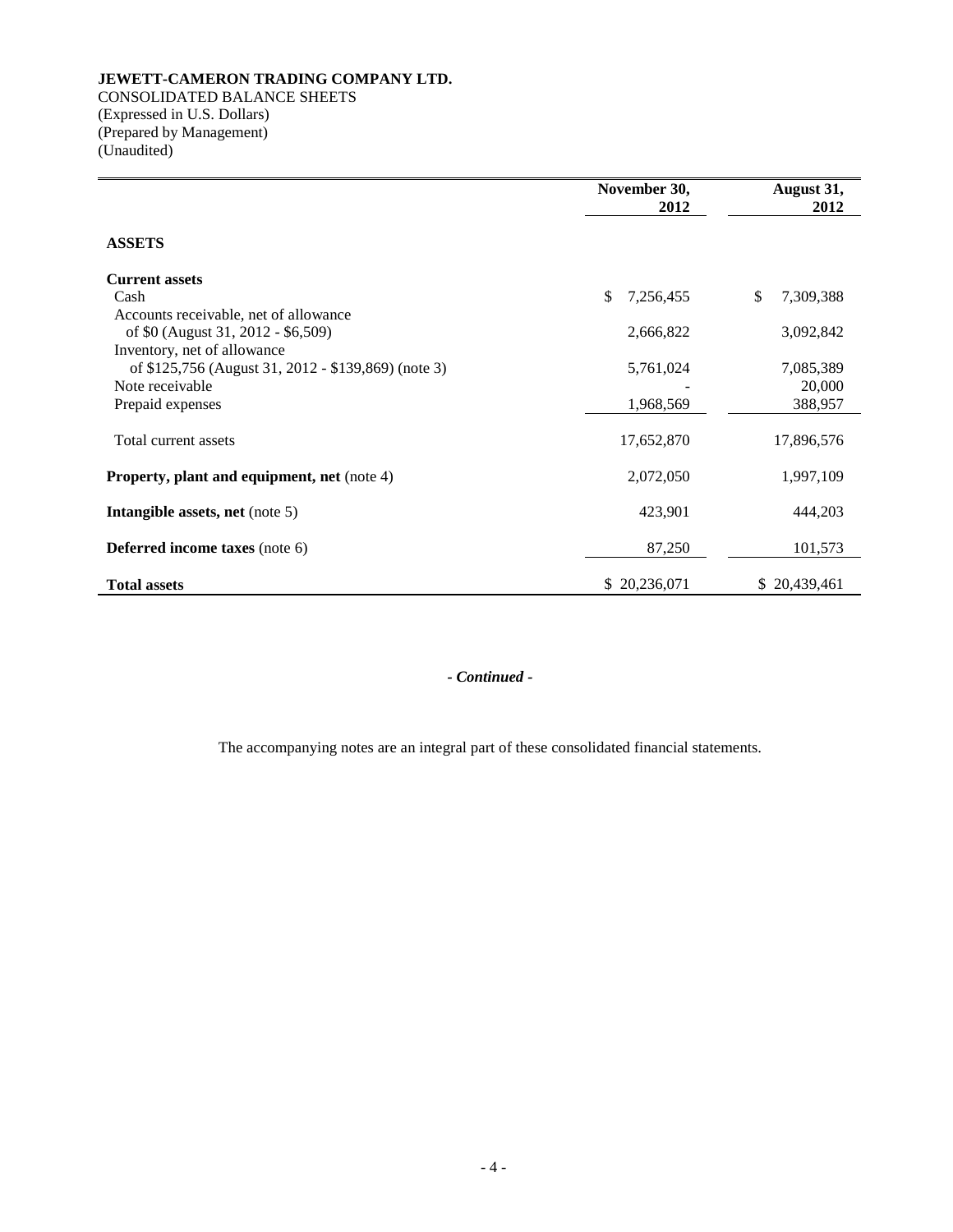CONSOLIDATED BALANCE SHEETS (Expressed in U.S. Dollars) (Prepared by Management) (Unaudited)

l,

|                                                                                                                                                                                       | November 30,<br>2012                           | August 31,<br>2012                            |
|---------------------------------------------------------------------------------------------------------------------------------------------------------------------------------------|------------------------------------------------|-----------------------------------------------|
| Continued                                                                                                                                                                             |                                                |                                               |
| <b>LIABILITIES AND STOCKHOLDERS' EQUITY</b>                                                                                                                                           |                                                |                                               |
| <b>Current liabilities</b>                                                                                                                                                            |                                                |                                               |
| Accounts payable<br>Litigation reserve (Note $12(a)$ )<br><b>Accrued liabilities</b><br>Accrued income taxes                                                                          | \$<br>828,452<br>164,158<br>958,568<br>330,957 | \$1,577,182<br>170,819<br>1,181,067<br>37,203 |
| Total current liabilities                                                                                                                                                             | 2,282,135                                      | 2,966,271                                     |
| Contingent liabilities and commitments (note 12)                                                                                                                                      |                                                |                                               |
| <b>Stockholders' equity</b><br>Capital stock (note 8)<br>Authorized<br>20,000,000 common shares, without par value<br>10,000,000 preferred shares, without par value<br><b>Issued</b> |                                                |                                               |
| 1,567,971 common shares (August 31, 2012 - 1,567,971)<br>Additional paid-in capital<br>Retained earnings                                                                              | 1,479,721<br>600,804<br>15,873,411             | 1,479,721<br>600,804<br>15,392,665            |
| Total stockholders' equity                                                                                                                                                            | 17,953,936                                     | 17,473,190                                    |
| Total liabilities and stockholders' equity                                                                                                                                            | \$20,236,071                                   | \$20,439,461                                  |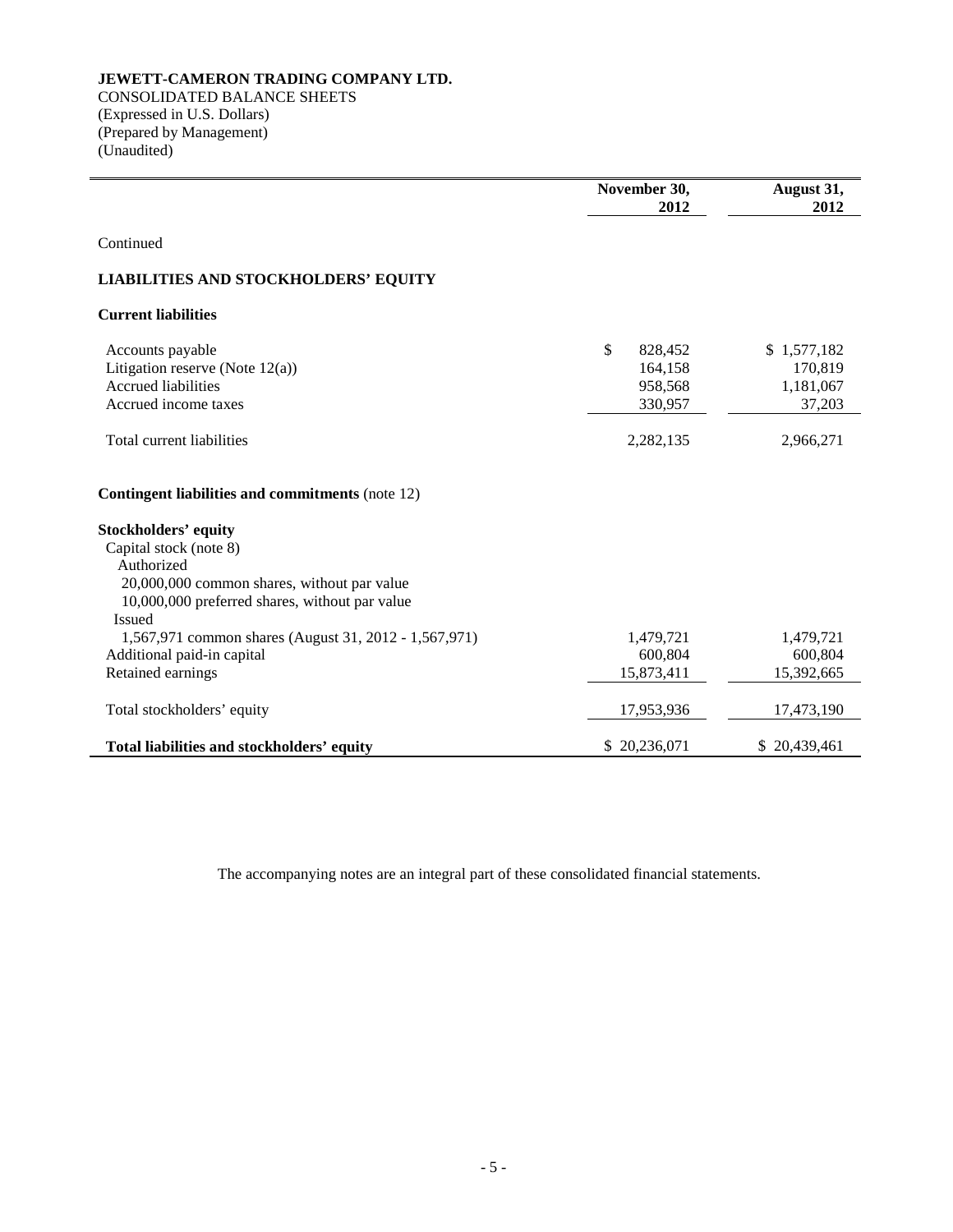# CONSOLIDATED STATEMENTS OF OPERATIONS (Expressed in U.S. Dollars) (Prepared by Management) (Unaudited)

|                                                                                                                                           | <b>Three Months Ended</b><br>November 30, |                              |  |  |
|-------------------------------------------------------------------------------------------------------------------------------------------|-------------------------------------------|------------------------------|--|--|
|                                                                                                                                           | 2012                                      | 2011                         |  |  |
| <b>SALES</b>                                                                                                                              | \$9,296,405                               | \$7,240,610                  |  |  |
| <b>COST OF SALES</b>                                                                                                                      | 7,305,399                                 | 5,774,415                    |  |  |
| <b>GROSS PROFIT</b>                                                                                                                       | 1,991,006                                 | 1,466,195                    |  |  |
| <b>OPERATING EXPENSES</b><br>Selling, general and administrative expenses<br>Depreciation and amortization<br>Wages and employee benefits | 335,820<br>57,494<br>825,307              | 428,348<br>61,198<br>813,713 |  |  |
|                                                                                                                                           | 1,218,621                                 | 1,303,259                    |  |  |
| Income from operations                                                                                                                    | 772,385                                   | 162,936                      |  |  |
| <b>OTHER ITEMS</b><br>Interest and other income<br>Interest expense (note $12(a)$ )                                                       | 16,710<br>16,710                          | (16,204)<br>(16,204)         |  |  |
| Income before income taxes                                                                                                                | 789,095                                   | 146,732                      |  |  |
| Income tax expense                                                                                                                        | (308, 349)                                | (82, 699)                    |  |  |
| Net income                                                                                                                                | \$<br>480,746                             | \$<br>64,033                 |  |  |
| Basic earnings per common share                                                                                                           | \$<br>0.31                                | \$<br>0.03                   |  |  |
| Diluted earnings per common share                                                                                                         | \$<br>0.31                                | \$<br>0.03                   |  |  |
| Weighted average number of common shares outstanding:<br><b>Basic</b><br>Diluted                                                          | 1,567,971<br>1,567,971                    | 1,900,215<br>1,900,215       |  |  |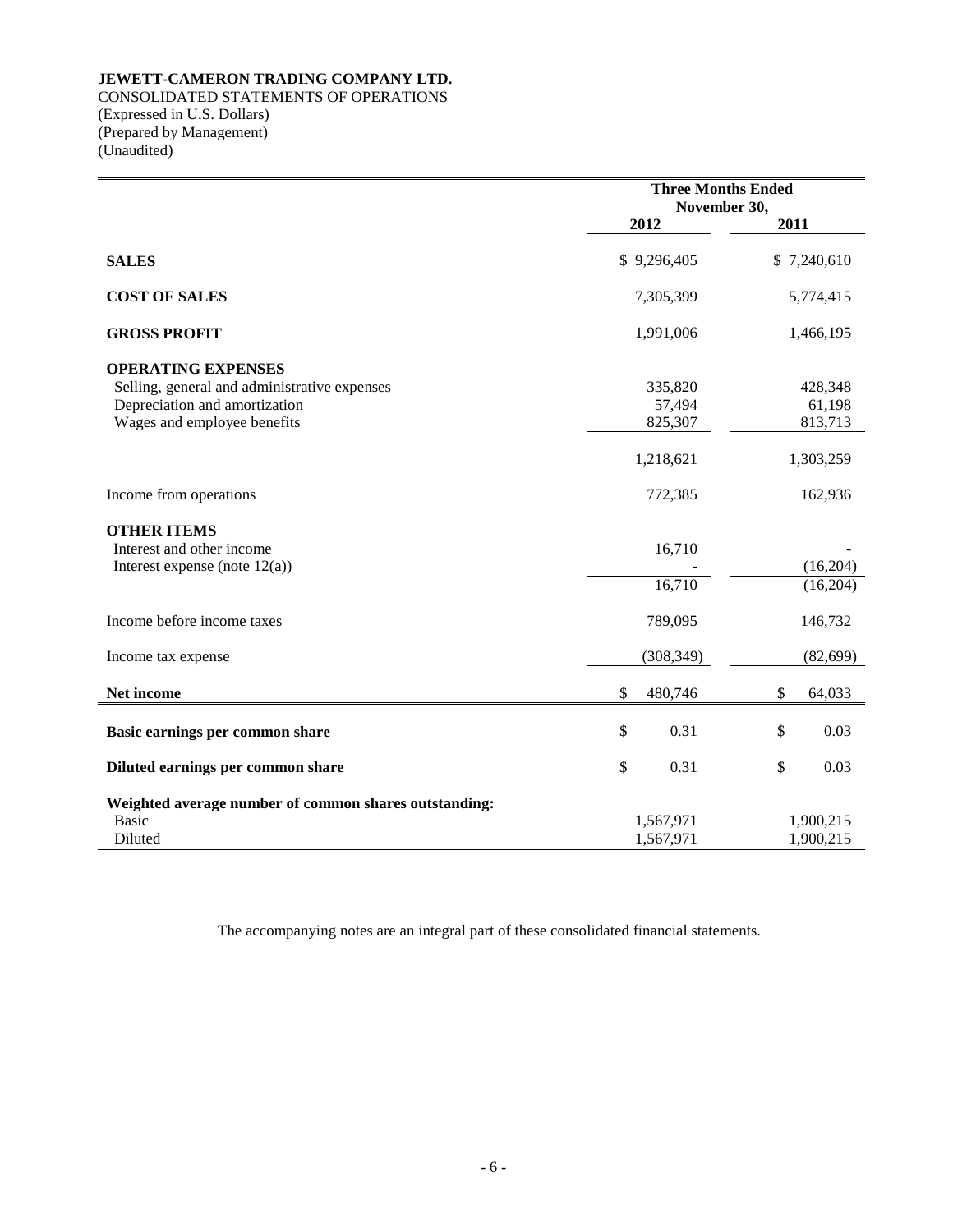# CONSOLIDATED STATEMENTS OF STOCKHOLDERS' EQUITY

(Expressed in U.S. Dollars) (Prepared by Management) (Unaudited)

| <b>Common Stock</b>                                     |                            |             |                                  |                          |                          |  |
|---------------------------------------------------------|----------------------------|-------------|----------------------------------|--------------------------|--------------------------|--|
|                                                         | Number of<br><b>Shares</b> | Amount      | Additional<br>paid-in<br>capital | Retained<br>earnings     | Total                    |  |
| <b>August 31, 2010</b>                                  | 2,311,937                  | \$2,181,814 | \$600,804                        | \$17,263,951             | 20,046,569<br>\$.        |  |
| Shares repurchased and cancelled (note 9)<br>Net income | (403, 480)                 | (380,771)   | $\overline{\phantom{a}}$         | (3,079,374)<br>902,394   | (3,460,145)<br>902,394   |  |
| <b>August 31, 2011</b>                                  | 1,908,457                  | 1,801,043   | 600,804                          | 15,086,971               | 17,488,818               |  |
| Shares repurchased and cancelled (note 9)<br>Net income | (340, 486)                 | (321, 322)  |                                  | (2,754,237)<br>3,059,931 | (3,075,559)<br>3,059,931 |  |
| <b>August 31, 2012</b>                                  | 1,567,971                  | \$1,479,721 | \$600,804                        | \$15,392,665             | 17,473,190<br>\$         |  |
| Net income                                              |                            |             |                                  | 480,746                  | 480,746                  |  |
| <b>November 30, 2012</b>                                | 1,567,971                  | \$1,479,721 | \$600,804                        | \$15,873,411             | \$17,953,936             |  |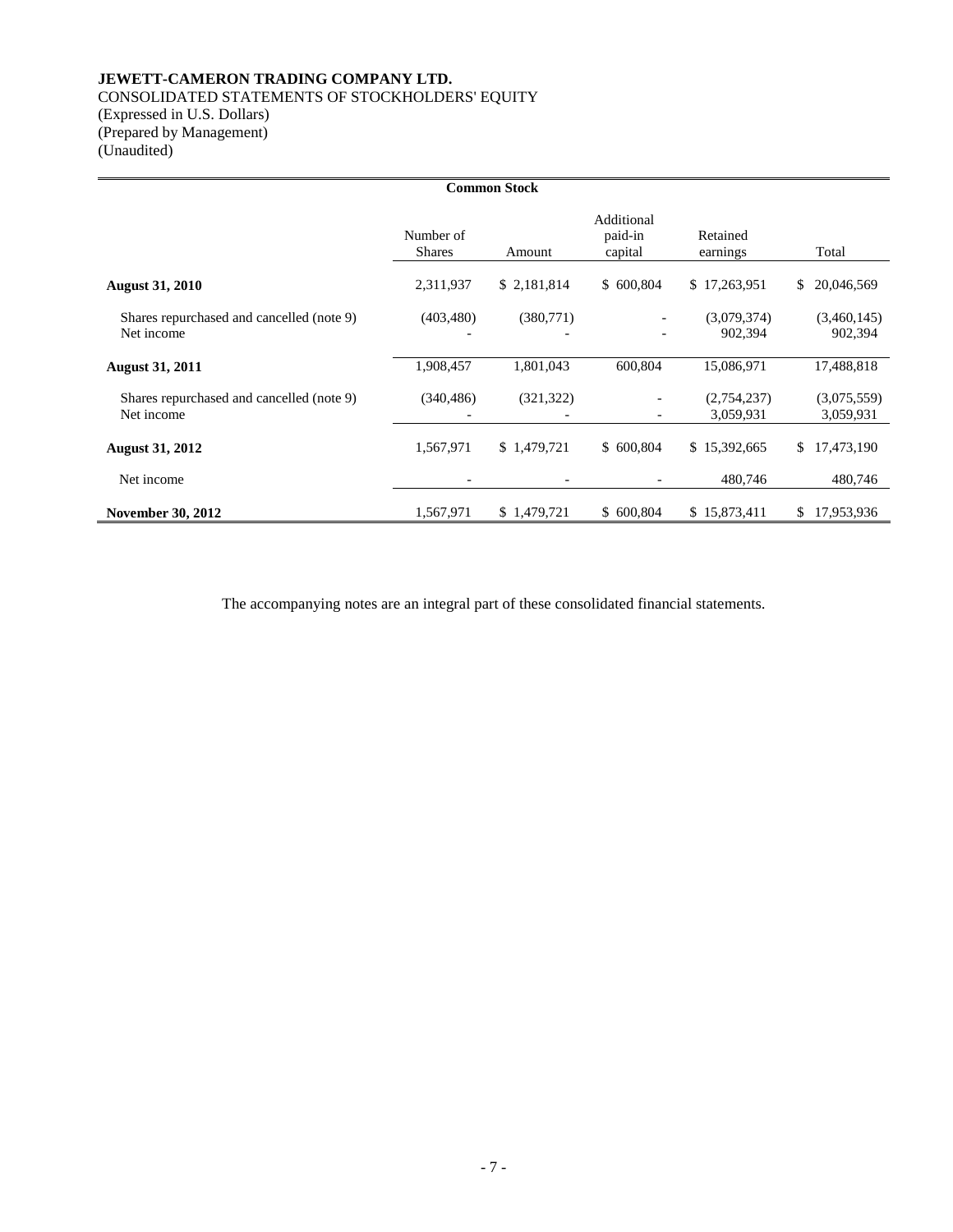# CONSOLIDATED STATEMENTS OF CASH FLOWS (Expressed in U.S. Dollars) (Prepared by Management) (Unaudited)

|                                                                 | <b>Three Month Periods</b><br><b>Ended November 30,</b> |              |
|-----------------------------------------------------------------|---------------------------------------------------------|--------------|
|                                                                 | 2012                                                    | 2011         |
| <b>CASH FLOWS FROM OPERATING ACTIVITIES</b><br>Net income       | \$<br>480,746                                           | \$<br>64,033 |
| Items not involving an outlay of cash:                          |                                                         |              |
| Depreciation and amortization                                   | 57,494                                                  | 61,198       |
| Deferred income taxes                                           | 14,323                                                  | 752          |
| Interest income on litigation                                   | (6,661)                                                 |              |
| Changes in non-cash working capital items:                      |                                                         |              |
| Decrease in accounts receivable                                 | 426,020                                                 | 1,044,596    |
| Decrease (increase) in inventory                                | 1,324,365                                               | (2,677,341)  |
| Decrease in note receivable                                     | 20,000                                                  |              |
| (Increase) in prepaid expenses                                  | (1,579,612)                                             | (483)        |
| (Decrease) increase in accounts payable and accrued liabilities | (971, 229)                                              | 509,154      |
| Increase in accrued income taxes                                | 293,754                                                 | 81,947       |
| Net cash provided (used) by operating activities                | 59,200                                                  | (916, 144)   |
| <b>CASH FLOWS FROM INVESTING ACTIVITIES</b>                     |                                                         |              |
| Purchase of property, plant and equipment                       | (112, 133)                                              | (12, 813)    |
| Purchase of intangible assets and other                         |                                                         | (4,550)      |
| Net cash used in investing activities                           | (112, 133)                                              | (17, 363)    |
| <b>CASH FLOWS FROM FINANCING ACTIVITIES</b>                     |                                                         |              |
| Redemption of common stock                                      |                                                         | (454, 120)   |
| Net cash used in financing activities                           |                                                         | (454, 120)   |
| Net (decrease) in cash                                          | (52, 933)                                               | (1,387,627)  |
| Cash, beginning of period                                       | 7,309,388                                               | 6,774,127    |
| Cash, end of period                                             | \$7,256,455                                             | \$5,386,500  |

# **Supplemental disclosure with respect to cash flows (note 15)**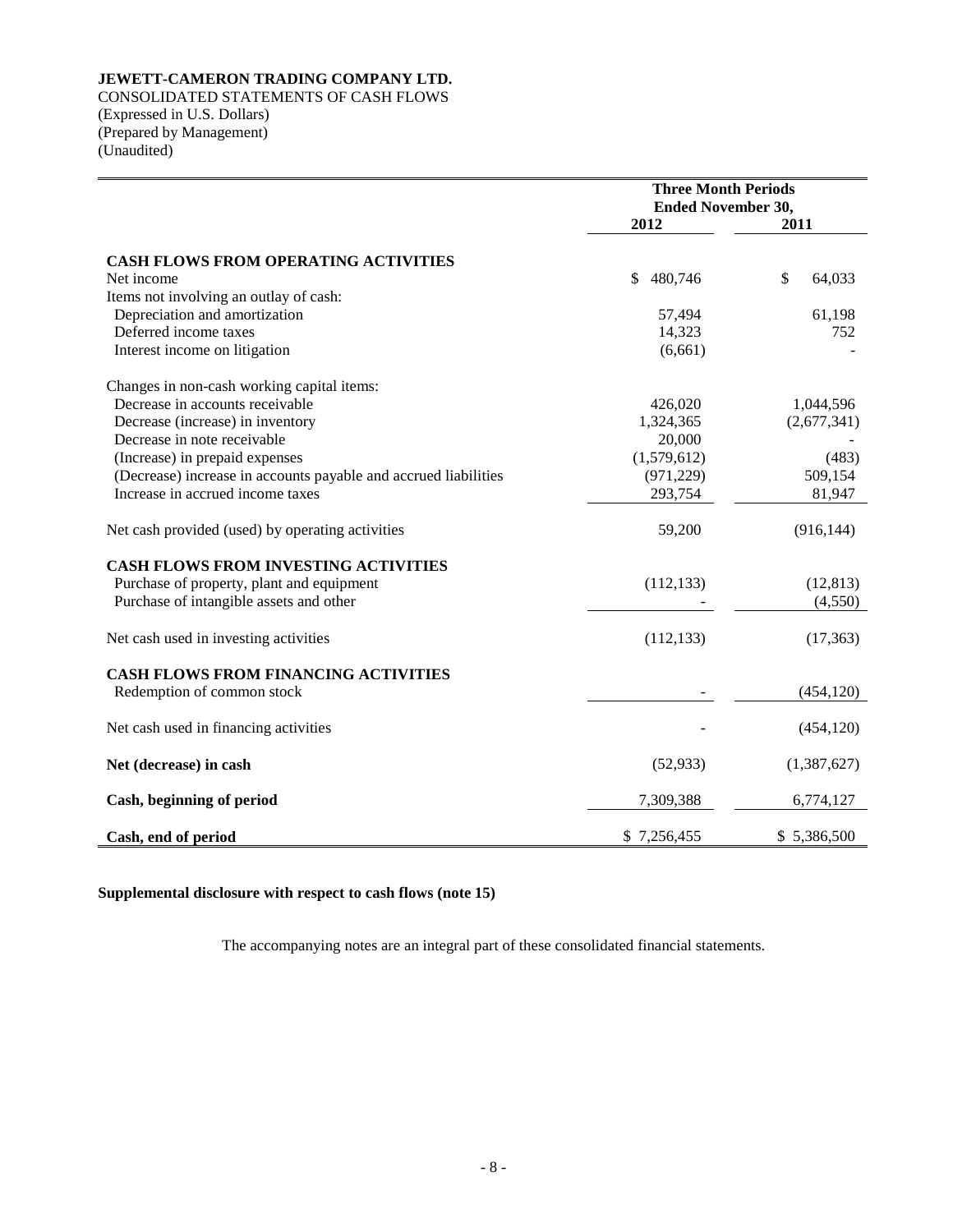## **JEWETT-CAMERON TRADING COMPANY LTD.** NOTES TO THE CONSOLIDATED FINANCIAL STATEMENTS (Expressed in U.S. Dollars) November 30, 2012 (Unaudited)

# **1. NATURE OF OPERATIONS**

Jewett-Cameron Trading Company Ltd. was incorporated in British Columbia on July 8, 1987 as a holding company for Jewett-Cameron Lumber Corporation ("JCLC"), incorporated September 1953. Jewett-Cameron Trading Company, Ltd. acquired all the shares of JCLC through a stock-for-stock exchange on July 13, 1987, and at that time JCLC became a wholly owned subsidiary. JCLC has the following wholly owned subsidiaries: MSI-PRO Co. ("MSI"), incorporated April 1996, Jewett-Cameron Seed Company, ("JCSC"), incorporated October 2000, and Greenwood Products, Inc. ("Greenwood"), incorporated February 2002. Jewett-Cameron Trading Company, Ltd. and its subsidiaries (the "Company") have no significant assets in Canada.

The Company, through its subsidiaries, operates out of facilities located in North Plains, Oregon. JCLC's business consists of the manufacturing and distribution of specialty metal products and wholesale distribution of wood products to home centers and other retailers located primarily in the United States. Greenwood is a processor and distributor of industrial wood and other specialty building products principally to customers in the marine and transportation industries in the United States. MSI is an importer and distributor of pneumatic air tools and industrial clamps in the United States. JCSC is a processor and distributor of agricultural seeds in the United States.

These unaudited financial statements are those of the Company and its wholly owned subsidiaries. In the opinion of management, the accompanying Consolidated Financial Statements of Jewett-Cameron Trading Company Ltd., contain all adjustments, consisting only of normal recurring adjustments, necessary to fairly state its financial position as of November 30, 2012 and August 31, 2012 and its results of operations and cash flows for the three month periods ended November 30, 2012 and November 30, 2011 in accordance with U.S. GAAP. Operating results for the three month period ended November 30, 2012 are not necessarily indicative of the results that may be experienced for the fiscal year ending August 31, 2013.

### **2. SIGNIFICANT ACCOUNTING POLICIES**

#### **Generally accepted accounting principles**

These consolidated financial statements have been prepared in conformity with generally accepted accounting principles of the United States of America.

#### **Principles of consolidation**

These consolidated financial statements include the accounts of the Company and its wholly owned subsidiaries, JCLC, MSI, JCSC, and Greenwood, all of which are incorporated under the laws of Oregon, U.S.A.

All inter-company balances and transactions have been eliminated upon consolidation.

#### **Estimates**

The preparation of consolidated financial statements in conformity with generally accepted accounting principles in the United States of America requires management to make estimates and assumptions that affect the reported amounts of assets and liabilities and disclosure of contingent assets and liabilities at the date of the financial statements and the reported amounts of revenues and expenses during the reporting period. Significant estimates incorporated into the Company's consolidated financial statements include the estimated useful lives for depreciable and amortizable assets, the estimated allowances for doubtful accounts receivable and inventory obsolescence, possible product liability and possible product returns, and litigation contingencies and claims. Actual results could differ from those estimates.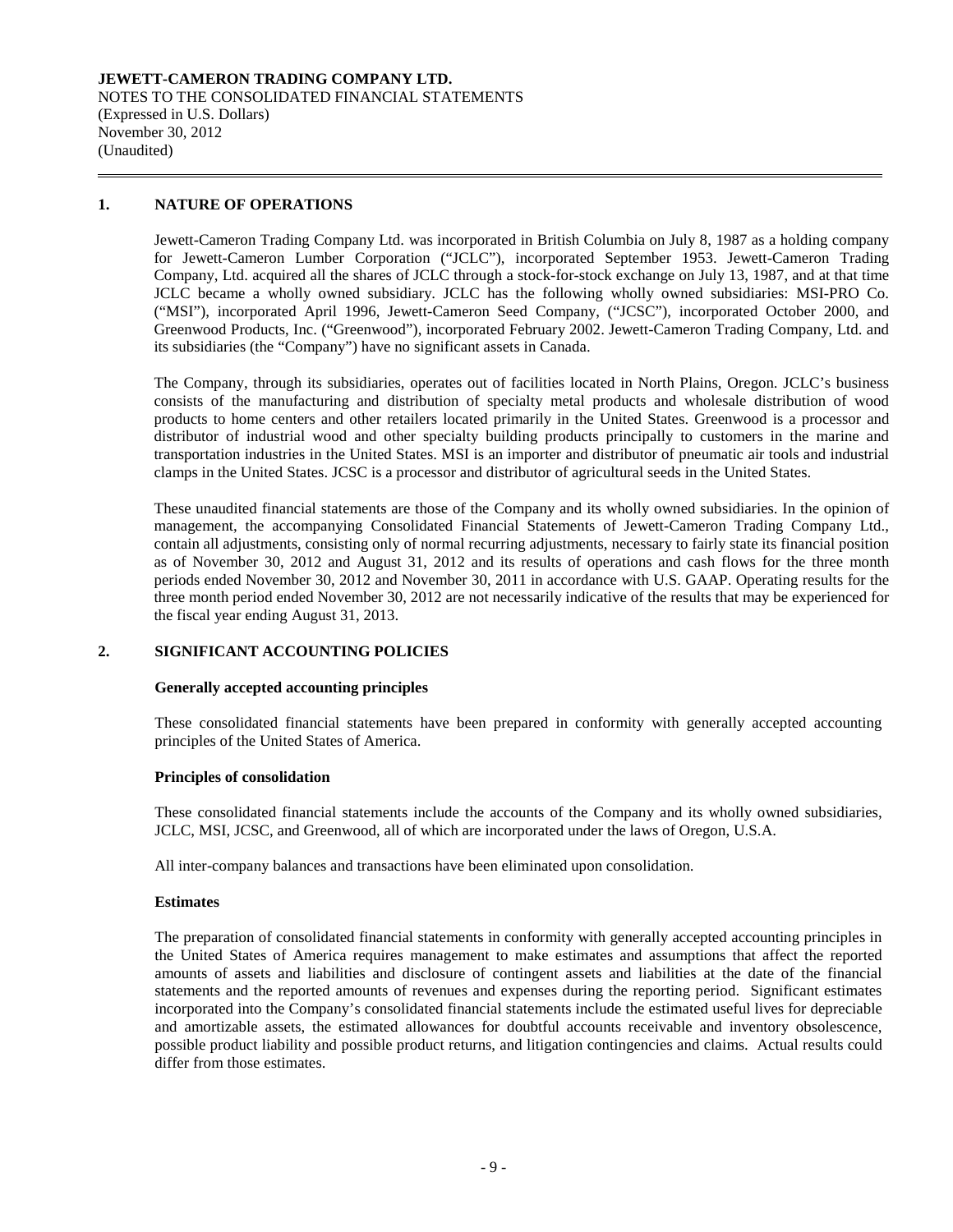#### **Cash and cash equivalents**

The Company considers all highly liquid instruments with maturity of three months or less at the time of issuance to be cash equivalents. At November 30, 2012, cash was \$7,256,455 compared to \$7,309,388 at August 31, 2012. At November 30, 2012 and August 31, 2012, there were no cash equivalents.

#### **Accounts receivable**

Trade and other accounts receivable are reported at face value less any provisions for uncollectible accounts considered necessary. Accounts receivable primarily includes trade receivables from customers. The Company estimates doubtful accounts on an item-by-item basis and includes over aged accounts as part of allowance for doubtful accounts, which are generally ones that are ninety days or greater overdue.

The Company extends credit to domestic customers and offers discounts for early payment. When extension of credit is not advisable, the Company relies on either prepayment or a letter of credit.

#### **Inventory**

Inventory, which consists primarily of finished goods, is recorded at the lower of cost, based on the average cost method, and market. Market is defined as net realizable value. An allowance for potential non-saleable inventory due to excess stock or obsolescence is based upon a review of inventory components.

#### **Property, plant and equipment**

Property, plant and equipment are recorded at cost less accumulated depreciation. The Company provides for depreciation over the estimated life of each asset on a straight-line basis over the following periods:

| Office equipment    | 5-7 years    |
|---------------------|--------------|
| Warehouse equipment | $2-10$ years |
| <b>Buildings</b>    | 5-30 years   |

#### **Intangibles**

The Company's intangible assets have a finite life and are recorded at cost. The most significant intangible assets are two patents related to gate support systems. Amortization is calculated using the straight-line method over the remaining lives of 63 months and 75 months, respectively, and are reviewed annually for impairment.

#### **Asset retirement obligations**

The Company records the fair value of an asset retirement obligation as a liability in the period in which it incurs a legal obligation associated with the retirement of tangible long-lived assets that result from the acquisition, construction, development, and normal use of the long-lived assets. The Company also records a corresponding asset which is amortized over the life of the asset. Subsequent to the initial measurement of the asset retirement obligation, the obligation is adjusted at the end of each period to reflect the passage of time (accretion expense) and changes in the estimated future cash flows underlying the obligation (asset retirement cost). The Company does not have any significant asset retirement obligations.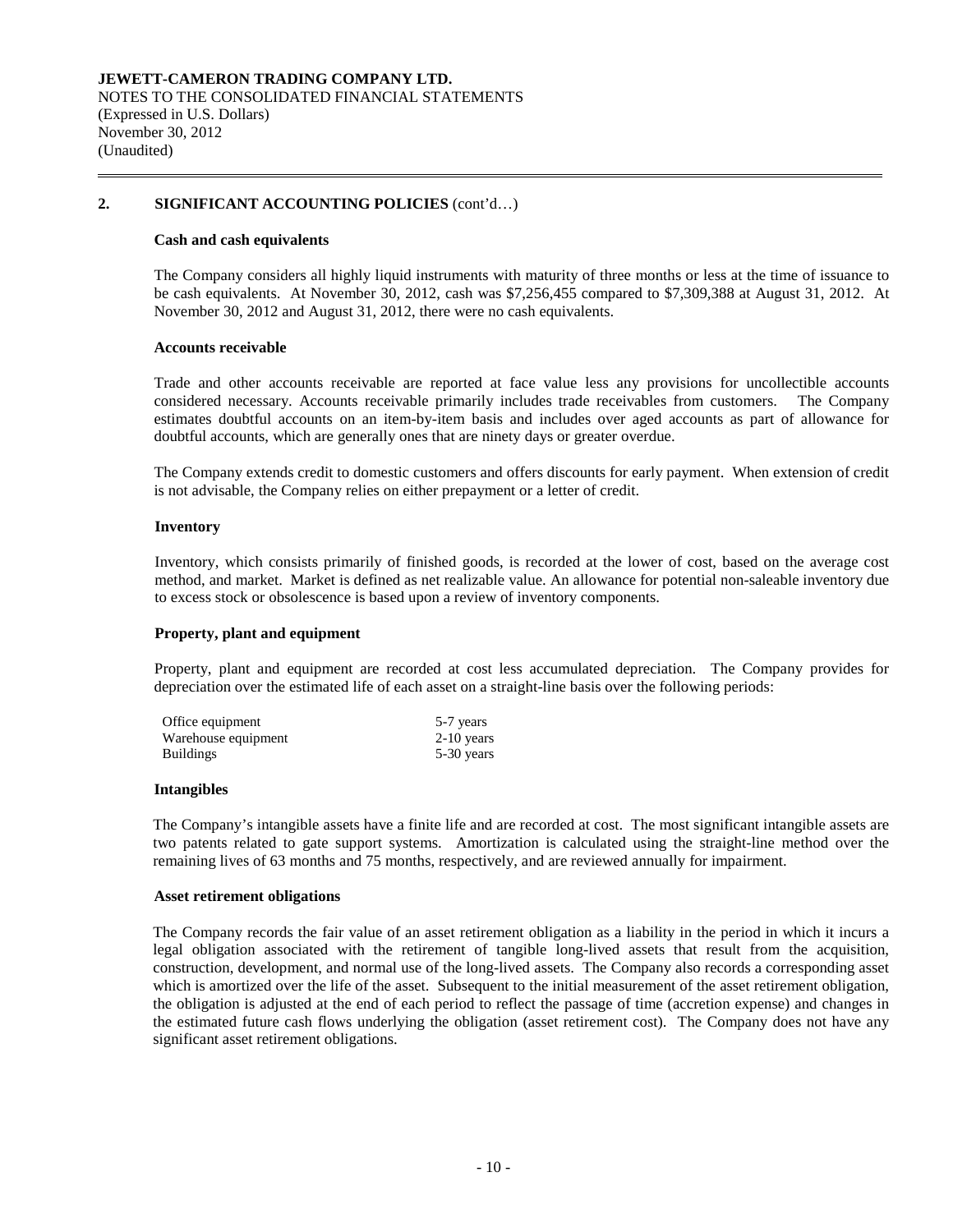#### **Impairment of long-lived assets and long-lived assets to be disposed of**

Long-lived assets are reviewed for impairment whenever events or changes in circumstances indicate that the carrying amount of an asset may not be recoverable. Recoverability of assets to be held and used is measured by a comparison of the carrying amount of an asset to future net cash flows expected to be generated by the asset. If such assets are considered to be impaired, the impairment to be recognized is measured by the amount by which the carrying amount of the assets exceeds the fair value of the assets. Assets to be disposed of are reported at the lower of the carrying amount and the fair value less costs to sell.

#### **Currency and foreign exchange**

These financial statements are expressed in U.S. dollars as the Company's operations are based only in the United States.

The Company does not have non-monetary or monetary assets and liabilities that are in a currency other than the U.S. dollar. Any income statement transactions in a foreign currency are translated at rates that approximate those in effect at the time of translation. Gains and losses from translation of foreign currency transactions into U.S. dollars are included in current results of operations.

### **Earnings per share**

Basic earnings per common share is computed by dividing net income available to common shareholders by the weighted average number of common shares outstanding in the period. Diluted earnings per common share takes into consideration common shares outstanding (computed under basic earnings per share) and potentially dilutive common shares.

The earnings per share data for the three months ended November 30, 2012 and November 30, 2011 are as follows:

|                                                                 | 2012          | 2011         |
|-----------------------------------------------------------------|---------------|--------------|
| Net income                                                      | \$<br>480,746 | 64,033<br>S. |
| Basic weighted average number of<br>common shares outstanding   | 1,567,971     | 1,900,215    |
| Effect of dilutive securities<br>Stock options                  |               |              |
| Diluted weighted average number<br>of common shares outstanding | 1,567,971     | 1,900,215    |

#### **Comprehensive income**

The Company has no items of other comprehensive income in any period presented. Therefore, net income presented in the consolidated statements of operations equals comprehensive income.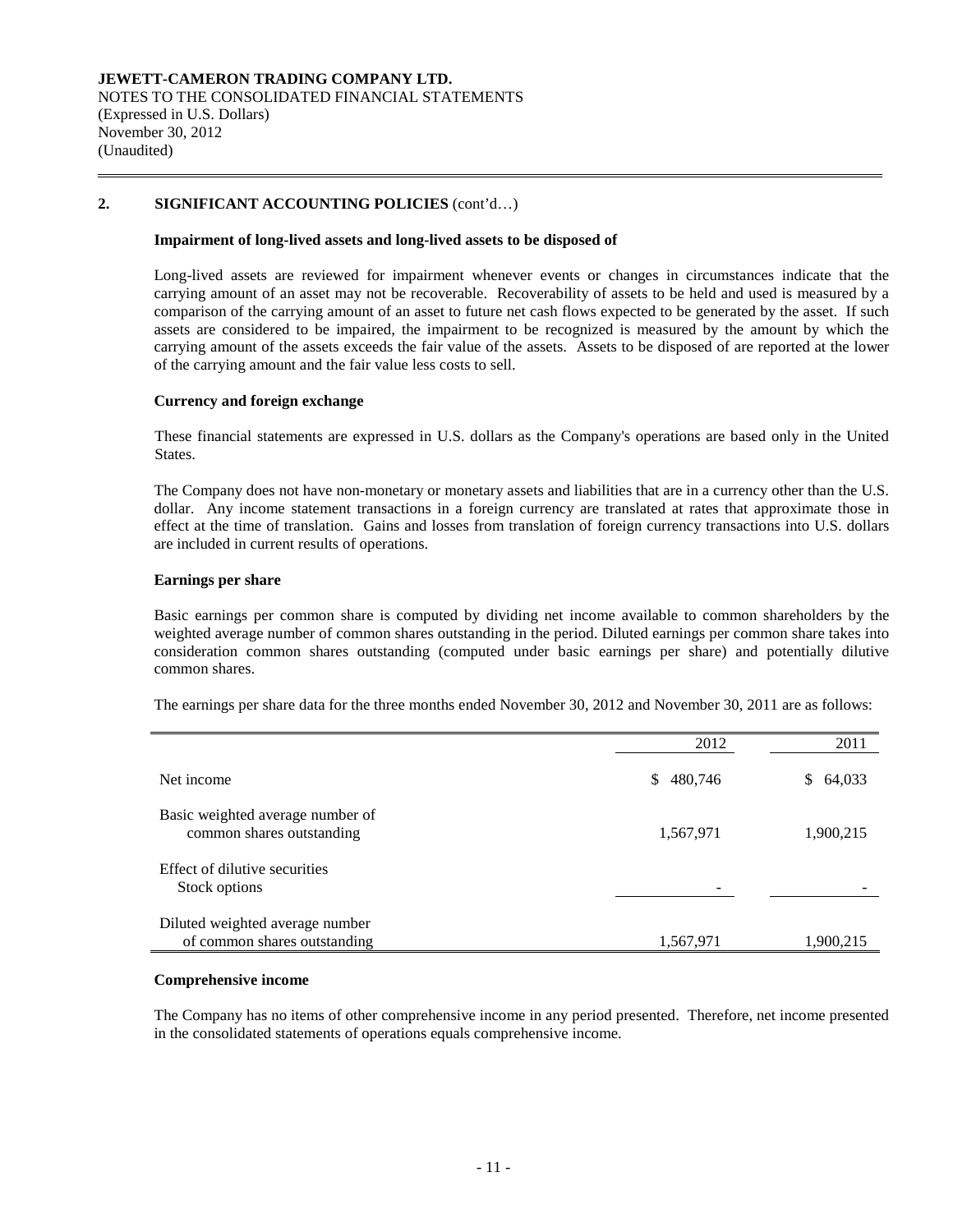#### **Stock-based compensation**

All stock-based compensation is recognized as an expense in the financial statements and such costs are measured at the fair value of the award.

No options were granted during the quarter ended November 30, 2012, and there were no options outstanding on November 30, 2012.

#### **Financial instruments**

The Company uses the following methods and assumptions to estimate the fair value of each class of financial instruments for which it is practicable to estimate such values:

*Cash* - the carrying amount approximates fair value because the amounts consist of cash held at a bank and cash held in short term investment accounts.

*Accounts receivable* - the carrying amounts approximate fair value due to the short-term nature and historical collectability.

*Notes receivable* - the carrying amounts approximate fair value due to the short-term nature of the amount.

*Accounts payable and accrued liabilities* - the carrying amount approximates fair value due to the short-term nature of the obligations.

The estimated fair values of the Company's financial instruments as of November 30, 2012 and August 31, 2012 follows:

|                                          | November 30,<br>2012<br>Fair<br>Carrying<br>Value<br>Amount |             | August 31,<br>2012 |                      |  |  |
|------------------------------------------|-------------------------------------------------------------|-------------|--------------------|----------------------|--|--|
|                                          |                                                             |             | Carrying<br>Amount | Fair<br><b>Value</b> |  |  |
| Cash                                     | \$7,256,455                                                 | \$7,256,455 | \$7,309,388        | \$7,309,388          |  |  |
| Accounts receivable, net of allowance    | 2,666,822                                                   | 2,666,822   | 3,092,842          | 3,092,842            |  |  |
| Note receivable                          |                                                             |             | 20,000             | 20,000               |  |  |
| Accounts payable and accrued liabilities | 1,787,020                                                   | 1.787.020   | 2,758,249          | 2,758,249            |  |  |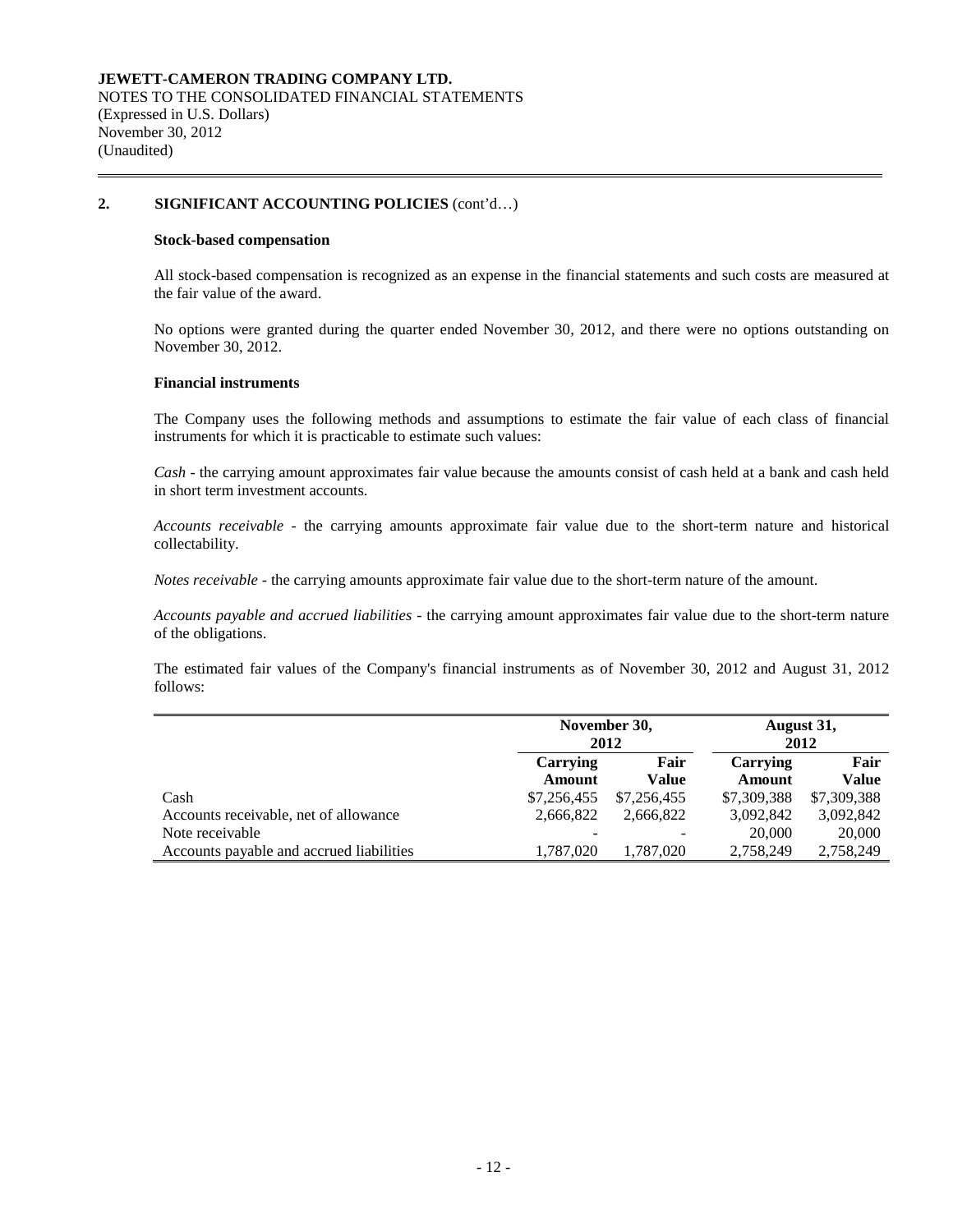#### **Financial instruments** (cont'd…)

The following table presents information about the assets that are measured at fair value on a recurring basis as of November 30, 2012, and indicates the fair value hierarchy of the valuation techniques the Company utilized to determine such fair value. In general, fair values determined by Level 1 inputs utilize quoted prices (unadjusted) in active markets for identical assets. Fair values determined by Level 2 inputs utilize data points that are observable such as quoted prices, interest rates and yield curves. Fair values determined by Level 3 inputs are unobservable data points for the asset or liability, and included in situations where there is little, if any, market activity for the asset:

|         | November 30,<br>2012 | <b>Quoted Prices</b><br>in Active<br><b>Markets</b><br>(Level 1) | <b>Significant</b><br><b>Other</b><br><b>Observable</b><br>Inputs<br>(Level 2) | <b>Significant</b><br><b>Unobservable</b><br>Inputs<br>(Level 3) |
|---------|----------------------|------------------------------------------------------------------|--------------------------------------------------------------------------------|------------------------------------------------------------------|
| Assets: |                      |                                                                  |                                                                                |                                                                  |
| Cash    | \$<br>7,256,455      | 7,256,455                                                        | \$                                                                             |                                                                  |

The fair values of cash are determined through market, observable and corroborated sources.

#### **Income taxes**

A deferred tax asset or liability is recorded for all temporary differences between financial and tax reporting and net operating loss carryforwards. Deferred tax expense (benefit) results from the net change during the year of deferred tax assets and liabilities.

Deferred tax assets are reduced by a valuation allowance when, in the opinion of management, it is more likely than not that some portion or all of the deferred tax assets will not be realized. Deferred tax assets and liabilities are adjusted for the effects of changes in tax laws and rates on the date of enactment.

#### **Shipping and handling costs**

The Company incurs certain expenses related to preparing, packaging and shipping its products to its customers, mainly third-party transportation fees. All costs related to these activities are included as a component of cost of goods sold in the consolidated statement of operations. All costs billed to the customer are included as revenue in the consolidated statement of operations.

#### **Revenue recognition**

.

The Company recognizes revenue from the sales of lumber, building supply products, industrial wood products and specialty metal products and other specialty products and tools, when the products are shipped, title passes, and the ultimate collection is reasonably assured. Revenue from the Company's seed operations is generated from seed processing, handling and storage services provided to seed growers, and by the sales of seed products. Revenue from the provision of these services and products is recognized when the services have been performed and products sold and collection of the amounts is reasonably assured.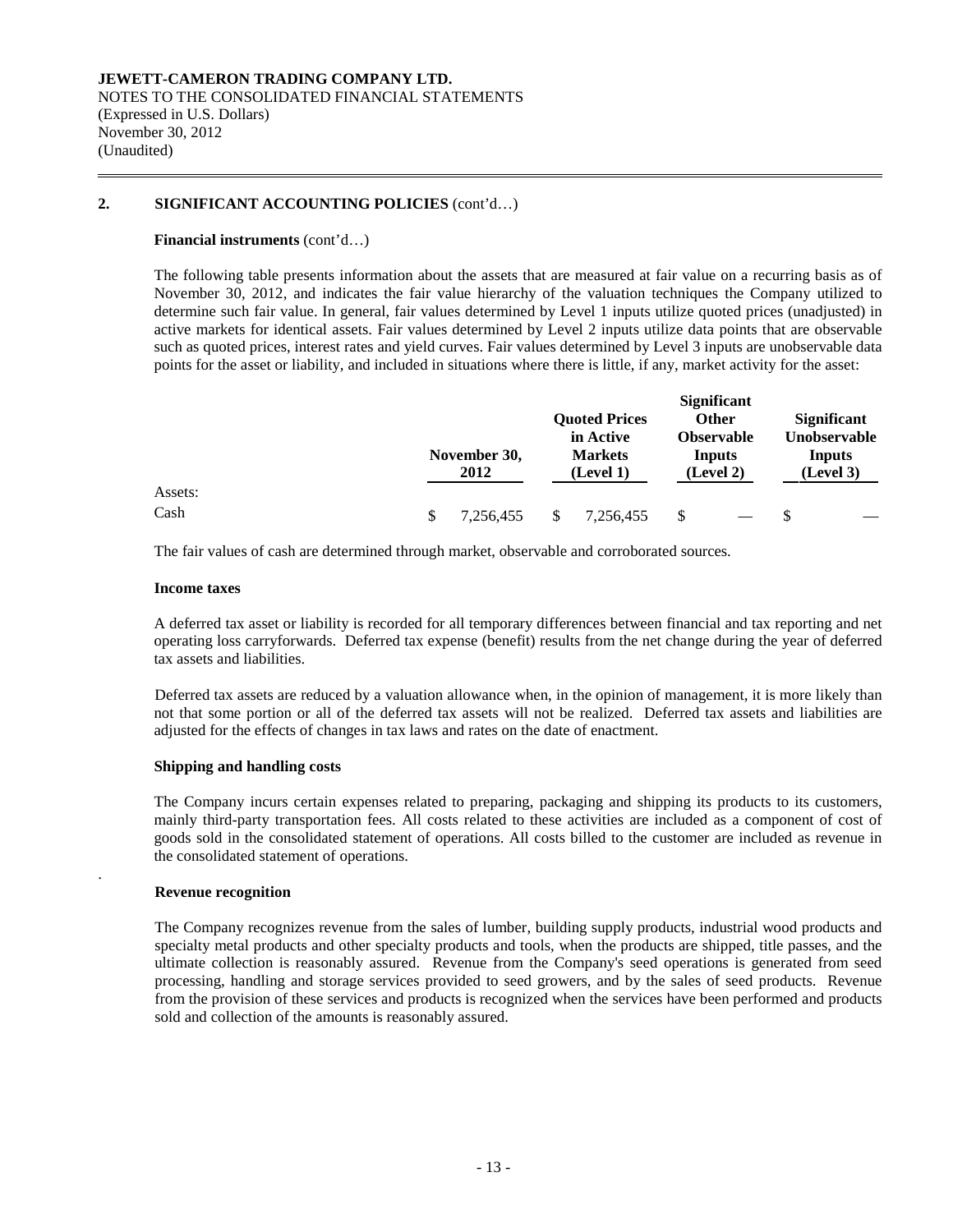#### **Reclassifications**

Certain reclassifications have been made to prior periods' financial statements to conform to the classifications used in the current period.

#### **Recent Accounting Pronouncements**

In May 2011, the FASB issued ASU No. 2011-04, "Fair Value Measurement Amendments to Achieve Common Fair Value Measurement and Disclosure Requirements in U.S. GAAP and IFRS", which provides guidance to achieve common fair value measurement and disclosure requirements between GAAP and International Financial Reporting Standards. This guidance amends current fair value measurement and disclosure guidance to include increased transparency around valuation inputs and investment categorization. The guidance is effective for fiscal years and interim periods beginning after December 15, 2011. The adoption of this new guidance did not have, and is not expected to have, a material impact on the Company's consolidated financial statements.

In June 2011, the FASB issued ASU No. 2011-05, "Presentation of Comprehensive Income" which provides guidance regarding presentation of other comprehensive income in the financial statements. This guidance will eliminate the option under GAAP to present other comprehensive income in the statement of changes in equity. Under the guidance, the Company will have the option to present the components of net income and comprehensive income in either one or two consecutive financial statements. The guidance is effective for fiscal years, and interim periods within those years, beginning after December 15, 2011. The adoption of this new guidance did not have, and is not expected to have, a material impact on the Company's consolidated financial statements.

In September 2011, the FASB issued ASU 2011-08 "Testing Goodwill for Impairment", which gives companies the option to first perform a qualitative assessment to determine whether it is more likely than not that the fair value of a reporting unit is less than its carrying amount before performing the two-step test mandated prior to this update. This ASU also provides companies with a revised list of examples of events and circumstances to consider, in their totality, to determine whether it is more likely than not that the fair value of a reporting unit is less than its carrying amount. If a company concludes that this is the case, it must perform the two-step test. Otherwise, a company may skip the two-step test. Companies are not required to perform the qualitative assessment and may instead proceed directly to the first step of the two-part test. This ASU is effective for fiscal years, and interim periods within those years, beginning after December 15, 2011. The adoption of this new guidance did not have, and is not expected to have, a material impact on the Company's consolidated financial statements

## **3. INVENTORY**

A summary of inventory is as follows:

|                                                                                    | November 30,<br>2012             | August 31,<br>2012                |
|------------------------------------------------------------------------------------|----------------------------------|-----------------------------------|
| Wood products and metal products<br>Industrial tools<br>Agricultural seed products | \$5,168,783<br>525,450<br>66,791 | \$6,457,600<br>437,347<br>190,442 |
|                                                                                    | \$5,761,024                      | \$7,085,389                       |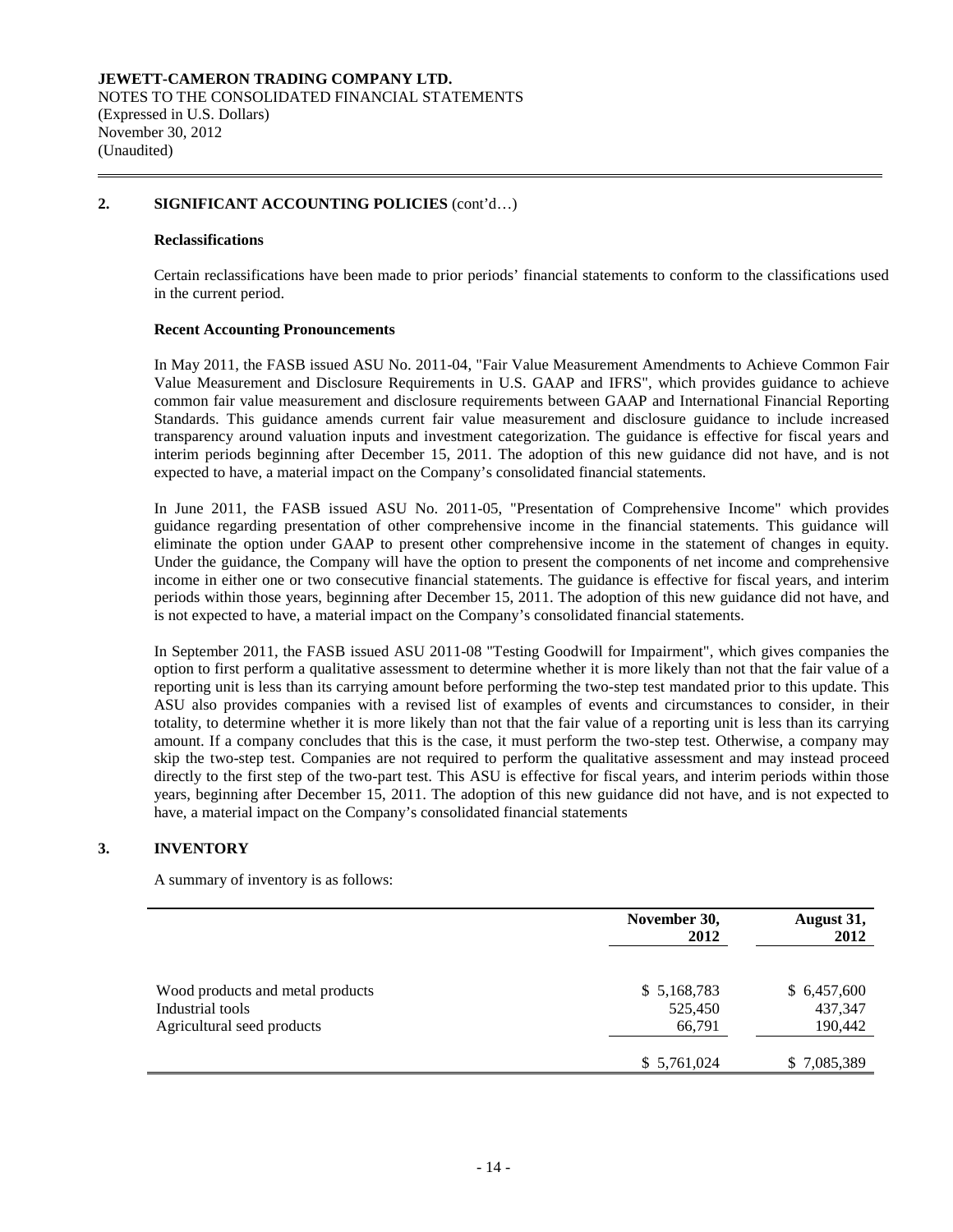# **4. PROPERTY, PLANT AND EQUIPMENT**

A summary of property, plant, and equipment is as follows:

|                          | November 30,<br>2012 | August 31,<br>2012 |
|--------------------------|----------------------|--------------------|
| Office equipment         | \$<br>493,686        | \$<br>491,470      |
| Warehouse equipment      | 1,433,335            | 1,343,311          |
| <b>Buildings</b>         | 2,382,448            | 2,362,555          |
| Land                     | 818,072              | 818,072            |
|                          | 5,127,541            | 5,015,408          |
| Accumulated depreciation | (3,055,491)          | (3,018,299)        |
| Net book value           | 2,072,050<br>\$      | 1,997,109<br>\$    |

In the event that facts and circumstances indicate that the carrying amount of an asset may not be recoverable and an estimate of future discounted cash flows is less than the carrying amount of the asset, an impairment loss will be recognized. Management's estimates of revenues, operating expenses, and operating capital are subject to certain risks and uncertainties which may affect the recoverability of the Company's investments in its assets. Although management has made its best estimate of these factors based on current conditions, it is possible that changes could occur which could adversely affect management's estimate of the net cash flow expected to be generated from its operations.

# **5. INTANGIBLE ASSETS**

A summary of intangible assets is as follows:

|                          | November 30, | August 31, |
|--------------------------|--------------|------------|
|                          | 2012         | 2012       |
| Patent                   | \$850,000    | \$850,000  |
| Other                    | 43,655       | 43,655     |
|                          | 893,655      | 893,655    |
| Accumulated amortization | (469, 754)   | (449, 452) |
| Net book value           | \$423,901    | \$444,203  |

# **6. DEFERRED INCOME TAXES**

Deferred income tax assets as of November 30, 2012 of \$87,250 (August 31, 2012 - \$101,573) reflect the net tax effects of temporary differences between the carrying amounts of assets and liabilities for financial reporting purposes and the amounts used for income tax purposes.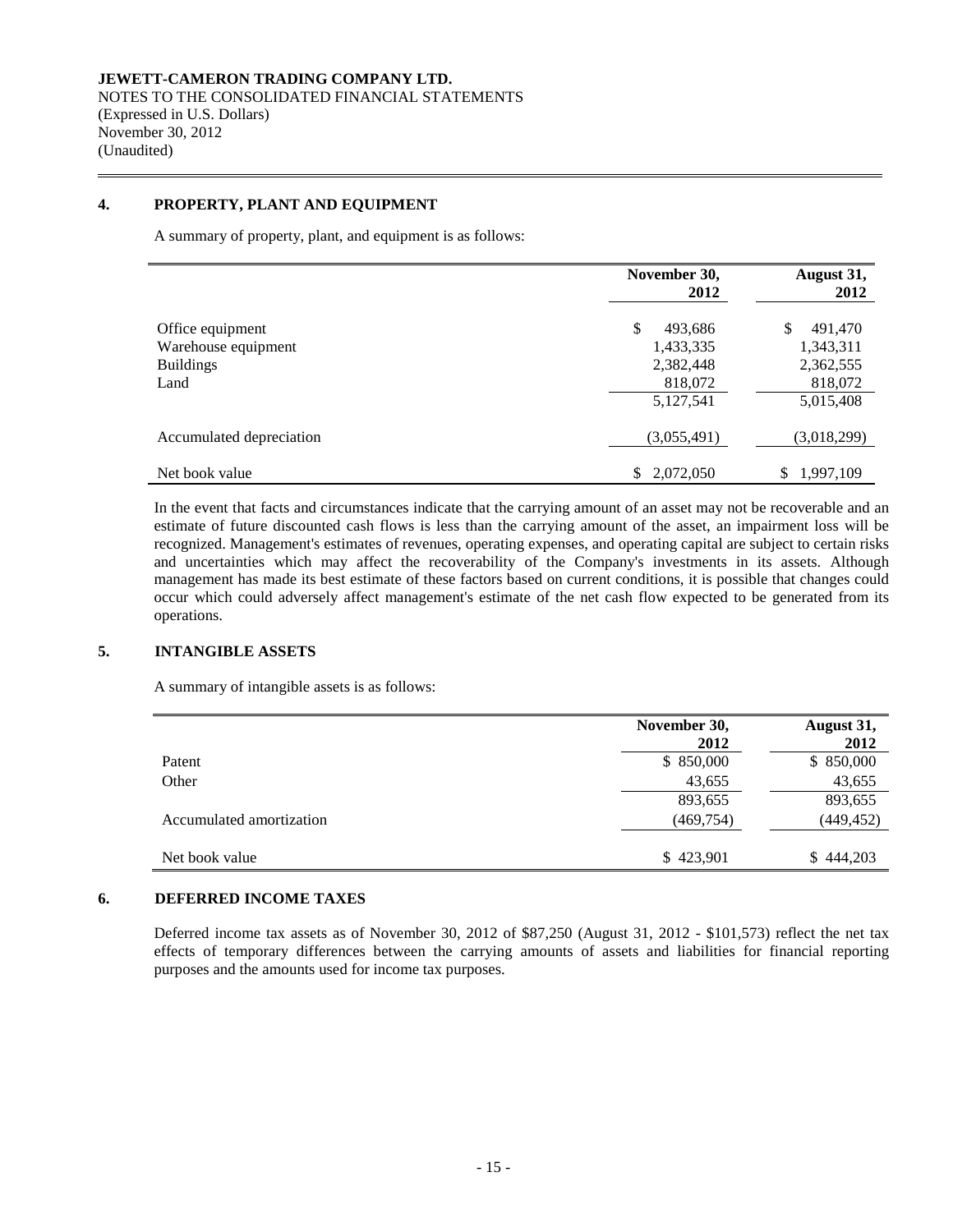# **7. BANK INDEBTEDNESS**

There was no bank indebtedness under the Company's line of credit as of November 30, 2012 or August 31, 2012.

Bank indebtedness, when it exists, is secured by an assignment of accounts receivable and inventory. Interest is calculated solely on the one month LIBOR rate plus 200 basis points.

# **8. CAPITAL STOCK**

#### **Common stock**

Holders of common stock are entitled to one vote for each share held. There are no restrictions that limit the Company's ability to pay dividends on its common stock. The Company has not declared any dividends since incorporation.

### **9. CANCELLATION OF CAPITAL STOCK**

Treasury stock may be kept based on an acceptable inventory method such as the average cost basis. Upon disposition or cancellation, the treasury stock account is credited for an amount equal to the number of shares cancelled, multiplied by the cost per share and the difference is treated as additional paid-in-capital in excess of stated value.

During the 3rd quarter of fiscal 2012 ended May 31, 2012, the Company repurchased and cancelled a total of 41,899 common shares of its common stock under a 10b5-1 share repurchase plan. The total cost was \$382,510 at an average price of \$9.13 per share. The premium paid to acquire these shares over their per share book value in the amount of \$342,969 was recorded as a decrease to retained earnings.

During the 2nd quarter of fiscal 2012 ended February 29, 2012, the Company repurchased and cancelled a total of 248,587 shares of its common stock under a 10b5-1 share repurchase plan. The total cost was \$2,238,929 at an average share price of \$9.01 per share. The premium paid to acquire these shares over their per share book value in the amount of \$2,004,334 was recorded as a decrease to retained earnings.

During the 1st quarter of fiscal 2012 ended November 30, 2011, the Company repurchased and cancelled a total of 50,000 shares of its common stock under a 10b5-1 share repurchase plan. The total cost was \$454,120 at an average share price of \$9.08 per share. The premium paid to acquire these shares over their per share book value in the amount of \$406,934 was recorded as a decrease to retained earnings.

During the 4th quarter of fiscal 2011, the Company repurchased and cancelled a total of 10,500 shares of its common stock under a 10b5-1 share re-purchase plan. The total cost was \$98,175 at an average share price of \$9.35 per share. The premium paid to acquire these shares over their per share book value in the amount of \$88,266 was recorded as a decrease to retained earnings.

During the 3rd quarter of fiscal 2011, the Company repurchased and cancelled a total of 95,908 shares of its common stock under a 10b5-1 share re-purchase plan. The total cost was \$911,126 at an average share price of \$9.50 per share. The premium paid to acquire these shares over their per share book value in the amount of \$820,616 was recorded as a decrease to retained earnings.

During the 1st quarter of fiscal 2011, the Company repurchased and cancelled a total of 297,072 shares of its common stock under a 10b5-1 share re-purchase plan. The total cost was \$2,450,844 at an average share price of \$8.25 per share. The premium paid to acquire these shares over their per share book value in the amount of \$2,170,492 was recorded as a decrease to retained earnings.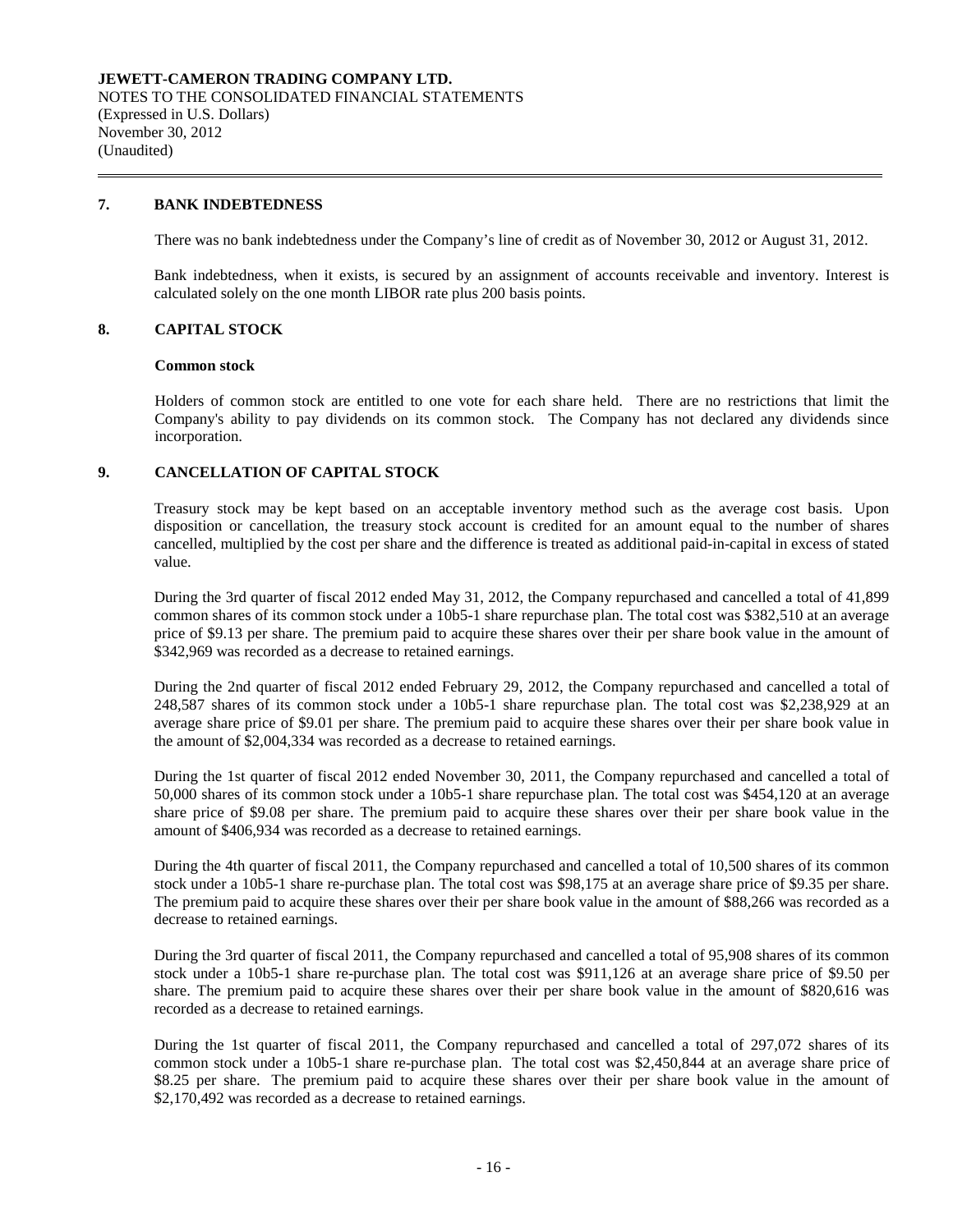### **JEWETT-CAMERON TRADING COMPANY LTD.** NOTES TO THE CONSOLIDATED FINANCIAL STATEMENTS (Expressed in U.S. Dollars) November 30, 2012 (Unaudited)

# **10. STOCK OPTIONS**

The Company has a stock option program under which stock options to purchase securities from the Company can be granted to directors and employees of the Company on terms and conditions acceptable to the regulatory authorities of Canada, notably the Ontario Securities Commission and the British Columbia Securities Commission.

Under the stock option program, stock options for up to 10% of the number of issued and outstanding common shares may be granted from time to time, provided that stock options in favor of any one individual may not exceed 5% of the issued and outstanding common shares. No stock option granted under the stock option program is transferable by the optionee other than by will or the laws of descent and distribution, and each stock option is exercisable during the lifetime of the optionee only by such optionee. Generally, no option can be for a term of more than 10 years from the date of the grant.

The exercise price of all stock options, granted under the stock option program, must be at least equal to the fair market value (subject to regulated discounts) of such common shares on the date of grant. Options vest at the discretion of the board of directors.

The Company had no stock options outstanding as of the November 30, 2012 and August 31, 2012.

# **11. EMPLOYEE STOCK OWNERSHIP PLAN ("ESOP")**

The Company sponsors an ESOP that covers all U.S. employees who are employed by the Company on August 31 of each year and who have at least one thousand hours with the Company in the twelve months preceding that date. The ESOP formerly held common shares of the Company and granted to participants in the plan certain ownership rights in, but not possession of, or voting control of, any common stock of the Company held by the Trustee of the Plan. Shares of common stock were allocated annually to participants in the ESOP pursuant to a prescribed formula. The Company records compensation expense based on the market price of the Company's shares when they were allocated. Any dividends on allocated ESOP shares are recorded as a reduction of retained earnings. Beginning in fiscal 2010, the ESOP began its investment in diversified mutual funds. During fiscal 2011 and 2012, all of the Company's shares held by the ESOP were sold, with the majority repurchased by the Company and cancelled under the 10b5-1 share repurchase plans. Effective June 30, 2012, the ESOP has been terminated, subject to the approval of the Internal Revenue Service. No further contributions shall be made to the ESOP. Upon receipt of approval from the Internal Revenue Service, the remaining assets shall be distributed to the participants pursuant to the terms of the Plan.

ESOP compensation expense was \$Nil and \$141,518 for the fiscal years ended August 31, 2012 and 2011, respectively, and is included in wages and employee benefits. The ESOP shares are as follows:

|                      | <b>August 31, 2012</b> | <b>August 31, 2011</b> |
|----------------------|------------------------|------------------------|
| Shares owned by ESOP | Nil                    | 224,939                |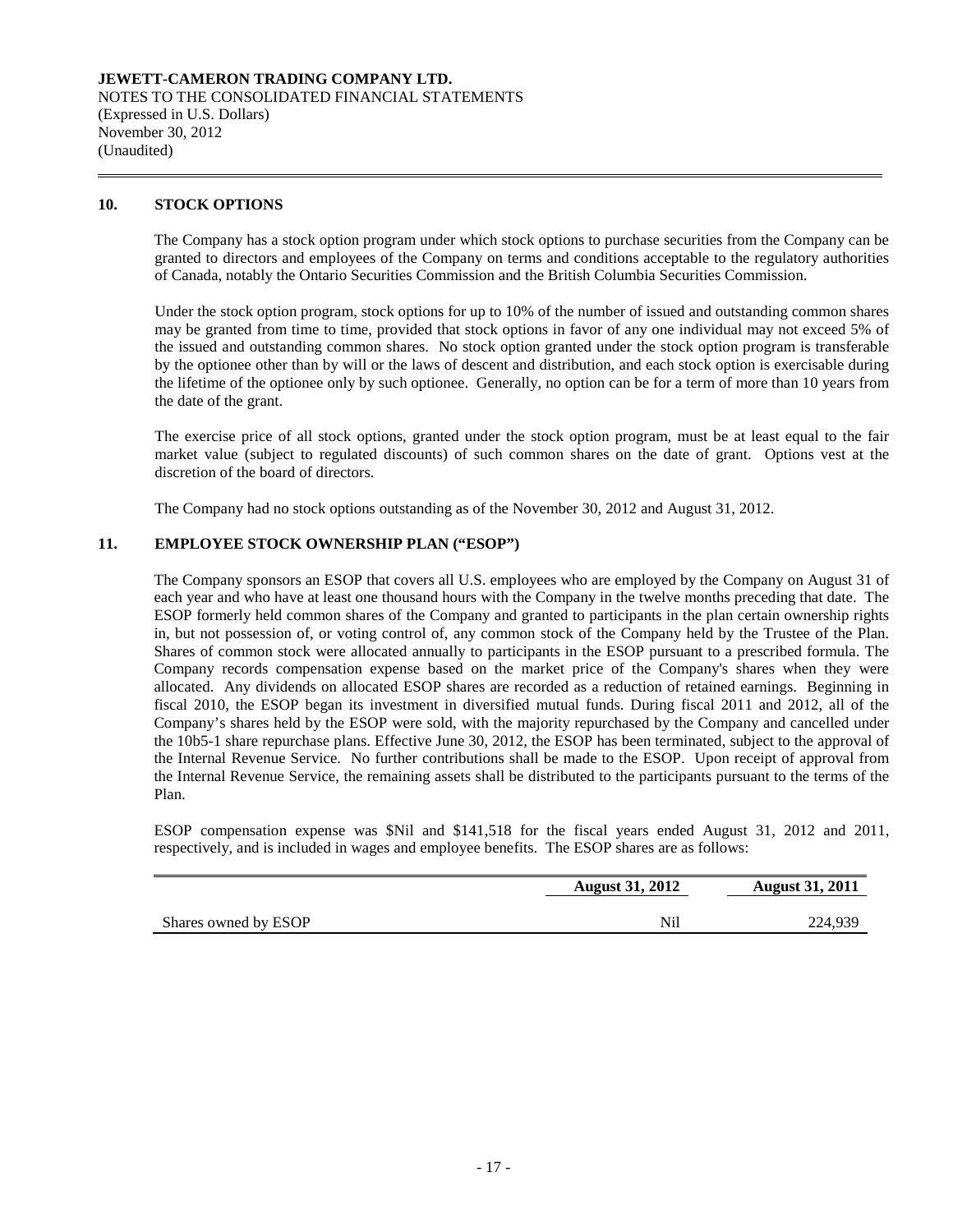### **JEWETT-CAMERON TRADING COMPANY LTD.** NOTES TO THE CONSOLIDATED FINANCIAL STATEMENTS (Expressed in U.S. Dollars) November 30, 2012 (Unaudited)

# **12. CONTINGENT LIABILITIES AND COMMITMENTS**

a) A subsidiary was a plaintiff in a lawsuit filed in Portland, Oregon, entitled, Greenwood Products, Inc. et al v. Greenwood Forest Products, Inc. et al., Case No. 05-02553 (Multnomah County Circuit Court).

During fiscal 2002 the Company entered into a purchase agreement to acquire inventory over a 15 month period with an initial estimated value of \$7,000,000 from Greenwood Forest Products, Inc. During the year ended August 31, 2003, the Company completed the final phase of the inventory acquisition. As partial consideration for the purchase of the inventory the Company issued two promissory notes, based on its understanding of the value of the inventory purchased. The Company believes it overpaid the obligation by approximately \$820,000. The holder counterclaimed for approximately \$2,400,000.

Litigation was completed on March 5, 2007, with the court's general judgment and money award. The net effect was money judgment in favor of Greenwood Forest Products, Inc. for \$242,604. The Company accrued reserves to cover the money judgment related to this dispute. Both parties filed appeals for review of the court's opinion.

During the 1st quarter of fiscal 2011, the Oregon Court of Appeals ruled that the judgment in favor of Jewett Cameron as plaintiffs should be reversed and the judgment in favor of the defendants should stand. The judgment in favor of the Company was for \$819,000 plus attorneys fees. The judgment against the plaintiffs is for \$1,187,137. The Company appealed the decision to the Oregon Supreme Court. During the 1st quarter of fiscal 2011, the Company recorded a litigation loss of \$962,137 and interest of \$391,988 in addition to the existing litigation reserve of \$225,000. Additional interest of \$48,790 was recorded during the remainder of fiscal 2011. During the 1st quarter of fiscal 2012 ended November 30, 2011, additional interest of \$16,204 was accrued.

In February 2012, the Company received the decision from the Oregon Supreme Court which was favorable to Jewett Cameron as plaintiff. As a result, the Company has reversed \$1,459,832 of the litigation reserve and accrued interest during the 2nd quarter of fiscal 2012 ended February 29, 2012. The reversal was treated as a onetime gain during the quarter.

During the year ended August 31, 2012, the Company recorded \$13,467 of interest income due to the favourable difference in interest rates between the judgments. During the first quarter of fiscal 2013 ended November 30, 2012, the Company recorded \$6,661 of interest income.

A summary of the litigation reserve is as follows:

|                    | November 30,<br>2012 | August 31,<br>2012 |  |  |
|--------------------|----------------------|--------------------|--|--|
| Litigation loss    | \$<br>-              | Φ                  |  |  |
| Litigation reserve | 170,819              | 184,286            |  |  |
| Interest expense   |                      |                    |  |  |
| Interest income    | (6, 661)             | (13, 467)          |  |  |
| Total              | 164,158              | 170,819            |  |  |

b) At November 30, 2012 and August 31, 2012 the Company had an un-utilized line-of-credit of \$5,000,000 (note 7). The line-of-credit has certain financial covenants. The Company is in compliance with these covenants.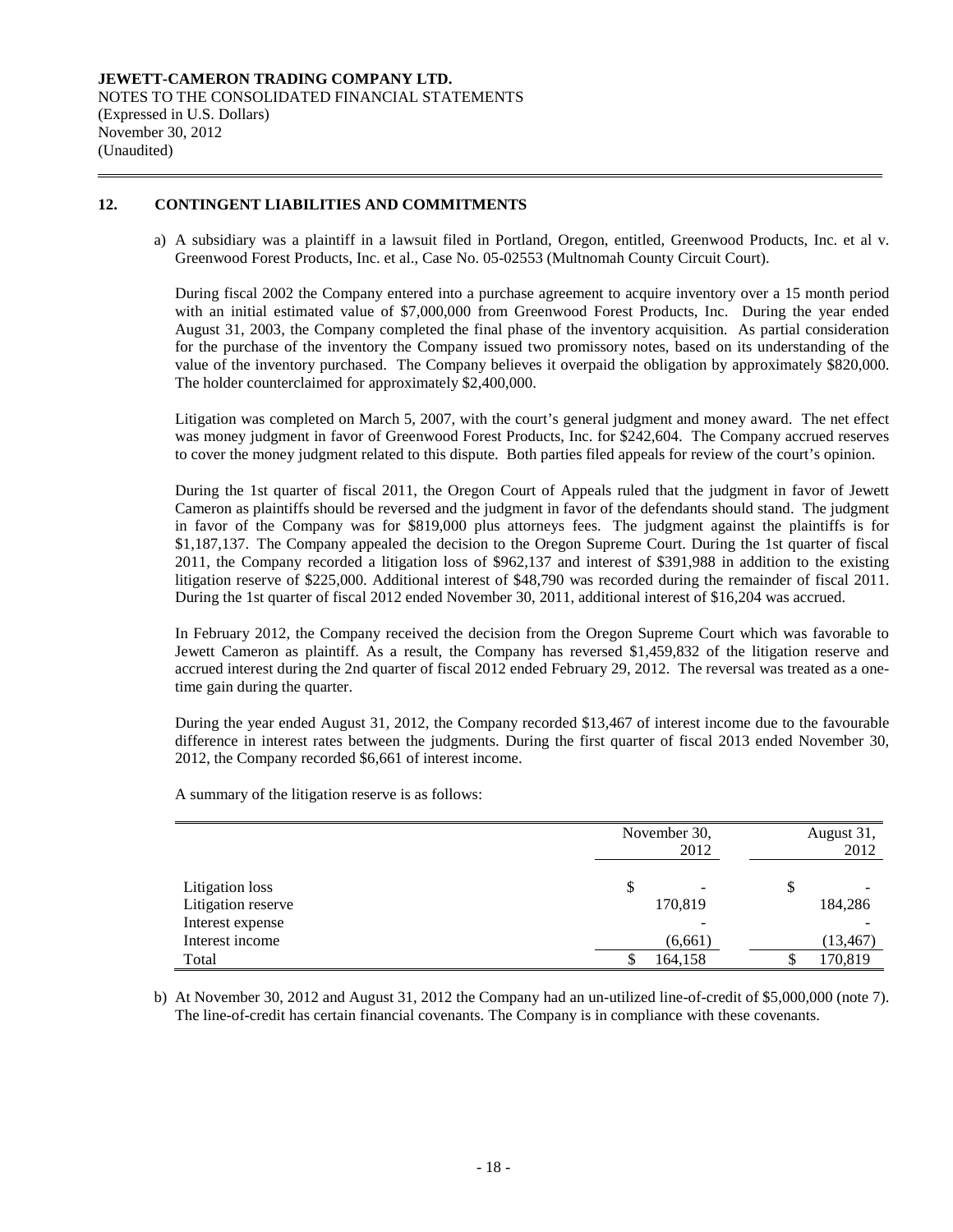# **13. SEGMENT INFORMATION**

The Company has four principal reportable segments. These reportable segments were determined based on the nature of the products offered. Reportable segments are defined as components of an enterprise about which separate financial information is available that is evaluated regularly by the chief operating decision maker in deciding how to allocate resources and in assessing performance.

The Company evaluates performance based on several factors, of which the primary financial measure is business segment income before taxes. The following tables show the operations of the Company's reportable segments.

Following is a summary of segmented information for the three month periods ended November 30:

|                                         | 2012                       | 2011                    |  |
|-----------------------------------------|----------------------------|-------------------------|--|
|                                         |                            |                         |  |
| <b>Sales to unaffiliated customers:</b> |                            |                         |  |
| Industrial wood products                | \$<br>2,361,471            | \$<br>1,487,774         |  |
| Lawn, garden, pet and other             | 4,772,939                  | 3,574,366               |  |
| Seed processing and sales               | 1,810,645                  | 1,687,111               |  |
| Industrial tools and clamps             | 351,350                    | 491,359                 |  |
|                                         | $\mathcal{S}$<br>9,296,405 | \$<br>7,240,610         |  |
| Income (loss) before income taxes:      |                            |                         |  |
| Industrial wood products                | \$<br>62,545               | \$<br>(93, 112)         |  |
| Lawn, garden, pet and other             | 586,951                    | 181,791                 |  |
| Seed processing and sales               | 109,004                    | 97,850                  |  |
| Industrial tools and clamps             | 34,732                     | (12, 553)               |  |
| Unallocated overhead                    | (4, 137)                   | (27, 244)               |  |
|                                         | \$<br>789,095              | $\mathbb{S}$<br>146,732 |  |
| <b>Identifiable assets:</b>             |                            |                         |  |
| Industrial wood products                | \$<br>1,840,340            | \$<br>3,002,705         |  |
| Lawn, garden, pet and other             | 16,982,560                 | 15,907,800              |  |
| Seed processing and sales               | 727,220                    | 1,155,861               |  |
| Industrial tools and clamps             | 609,409                    | 623,310                 |  |
| Unallocated overhead                    | 76,542                     | 7,235                   |  |
|                                         | \$20,236,071               | \$20,696,911            |  |
| Depreciation and amortization:          |                            |                         |  |
| Industrial wood products                | \$<br>403                  | \$<br>403               |  |
| Lawn, garden, pet and other             | 51,781                     | 55,384                  |  |
| Seed processing and sales               | 3,884                      | 4,675                   |  |
| Industrial tools and clamps             | 1,426                      | 736                     |  |
|                                         | \$<br>57,494               | \$<br>61.198            |  |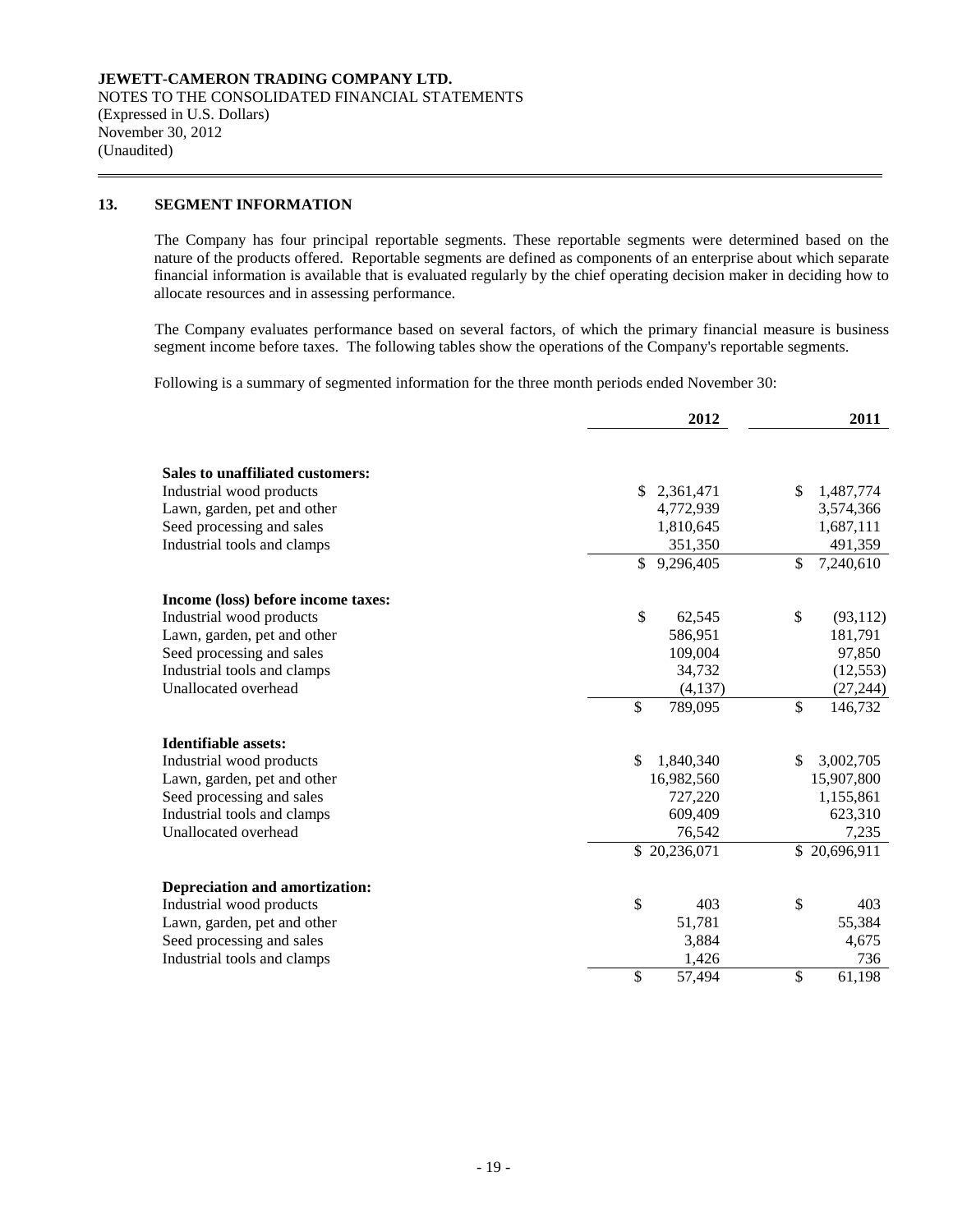NOTES TO THE CONSOLIDATED FINANCIAL STATEMENTS (Expressed in U.S. Dollars) November 30, 2012 (Unaudited)

# **13. SEGMENT INFORMATION** (cont'd…)

|                                                   |    | 2012    | 2011         |
|---------------------------------------------------|----|---------|--------------|
| Capital expenditures:<br>Industrial wood products | \$ |         | \$           |
| Lawn, garden, pet and other                       |    | 112,133 | 12,813       |
| Seed processing and sales                         |    |         |              |
| Industrial tools and clamps                       |    | -       |              |
|                                                   | S  | 112,133 | \$<br>12,813 |
| Interest expense:                                 |    |         |              |
| Lawn, garden, pet and other                       |    |         | \$<br>16.204 |

The following table lists sales made by the Company to customers which were in excess of 10% of total sales for the three months ended November 30:

|       | 2012            |                     | 2011 |
|-------|-----------------|---------------------|------|
| Sales | 1,926,150<br>J. | $\rightarrow$<br>Ъ. | Nil  |

The Company conducts business primarily in the United States, but also has limited amounts of sales in foreign countries. The following table lists sales by country for the quarter ended November 30:

|                      | 2012        | 2011        |  |
|----------------------|-------------|-------------|--|
| <b>United States</b> | \$7,680,338 | \$6,862,527 |  |
| Canada               | 467.597     | 250,022     |  |
| Mexico/Latin America | 1,097,390   | (42, 442)   |  |
| Europe               | 33,306      | 117,375     |  |
| Asia/Pacific         | 17.774      | 53,128      |  |

All of the Company's significant identifiable assets were located in the United States as of November 30, 2012 and 2011.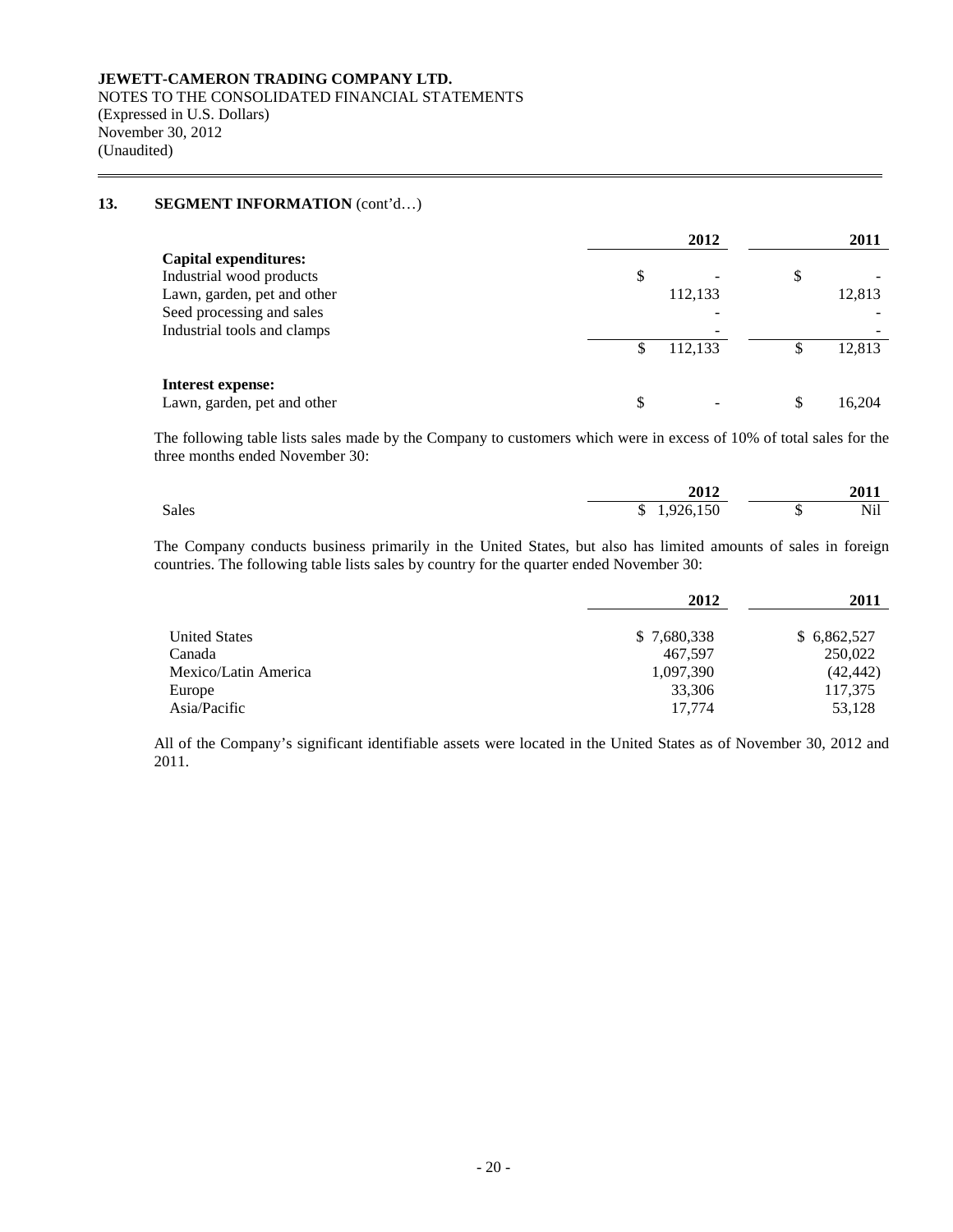# **JEWETT-CAMERON TRADING COMPANY LTD.** NOTES TO THE CONSOLIDATED FINANCIAL STATEMENTS (Expressed in U.S. Dollars) November 30, 2012 (Unaudited)

# **14. CONCENTRATIONS**

#### *Credit risk*

Financial instruments that potentially subject the Company to concentrations of credit risk consist primarily of cash and accounts receivable. The Company places its cash with a high quality financial institution. The Company has concentrations of credit risk with respect to accounts receivable as large amounts of its accounts receivable are concentrated geographically in the United States amongst a small number of customers. At November 30, 2012, two customers accounted for accounts receivable greater than 10% of total accounts receivable at 29%. At November 30, 2011, one customer accounted for accounts receivable greater than 10% of total accounts receivable at 13%. The Company controls credit risk through credit approvals, credit limits, credit insurance and monitoring procedures. The Company performs credit evaluations of its commercial customers but generally does not require collateral to support accounts receivable.

#### *Volume of business*

The Company has concentrations in the volume of purchases it conducts with its suppliers. For the three months ended November 30, 2012, there were two suppliers that each accounted for greater than 10% of total purchases, and the aggregate purchases amounted to \$2,250,297. For the three months ended November 30, 2011, there were three suppliers that each accounted for greater than 10% of total purchases, and the aggregate purchases amounted to \$3,542,079.

# **15. SUPPLEMENTAL DISCLOSURE WITH RESPECT TO CASH FLOWS**

Certain cash payments for the three months ended November 30 are summarized as follows:

|                                   | 2012           |  | 2011   |  |
|-----------------------------------|----------------|--|--------|--|
| Cash paid during the periods for: |                |  |        |  |
| Interest                          | $\blacksquare$ |  | $\sim$ |  |
| Income taxes                      | $\blacksquare$ |  | ۰.     |  |

There were no non-cash investing or financing activities during the periods presented.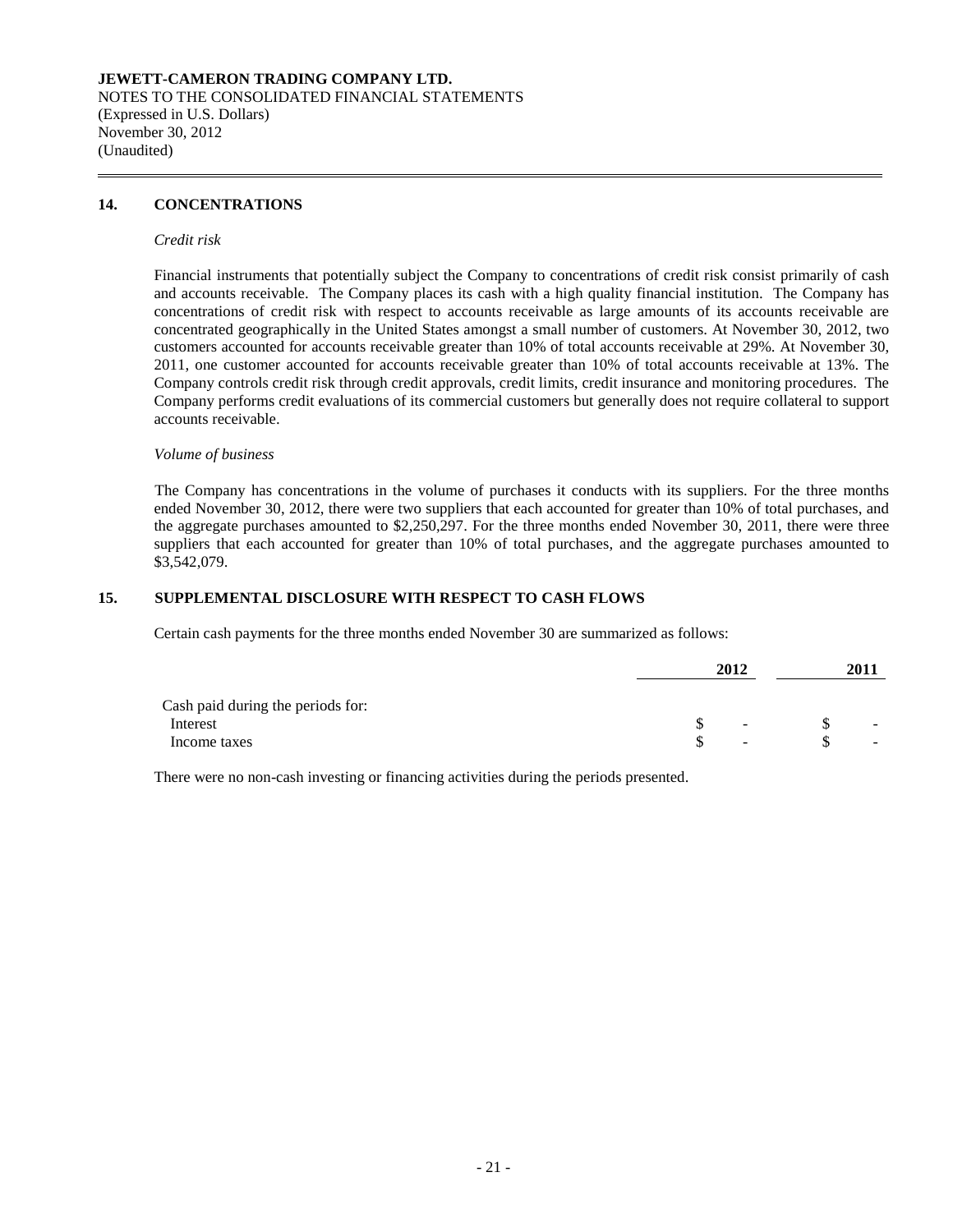## **Item 2. Management's Discussion and Analysis of Financial Condition and Results of Operations.**

These unaudited financial statements are those of the Company and its wholly owned subsidiaries. In the opinion of management, the accompanying consolidated financial statements of Jewett-Cameron Trading Company Ltd., contain all adjustments, consisting only of normal recurring adjustments, necessary to fairly state its financial position as of November 30, 2012 and August 31, 2012 and its results of operations and cash flows for the three month period ended November 30, 2012 and November 30, 2011 in accordance with U.S. GAAP. Operating results for the three month period ended November 30, 2012 are not necessarily indicative of the results that may be experienced for the fiscal year ending August 31, 2013.

The Company's operations are classified into four reportable segments, which were determined based on the nature of the products offered along with the markets being served. The segments are as follows:

- Industrial wood products
- Lawn, garden, pet and other
- Seed processing and sales
- Industrial tools

The industrial wood products segment reflects the business conducted by Greenwood Products, Inc. (Greenwood), a wholly owned subsidiary of Jewett-Cameron Lumber Corporation (JCLC). Greenwood is a processor and distributor of industrial wood products. A major product category is treated plywood that is sold to boat manufacturers and the transportation industry.

The lawn, garden, pet and other segment reflects the business of Jewett-Cameron Lumber Corporation, which is a manufacturer and distributor of specialty metal products and a wholesaler of wood products. Wood products include fencing and landscape timbers, while metal products include dog kennels, proprietary gate support systems, perimeter fencing, and greenhouses. JCLC uses contract manufacturers to make the specialty metal products. Some of the products that JCLC distributes flow through the Company's distribution center located in North Plains, Oregon, and some are shipped direct to the customer from the manufacturer. Primary customers are home centers and other retailers.

The seed processing and sales segment reflects the business of Jewett-Cameron Seed Company (JCSC), a wholly owned subsidiary of JCLC. JCSC processes and distributes agricultural seed. Most of this segment's sales come from selling seed to distributors with a lesser amount of sales derived from cleaning seed.

The industrial tools segment reflects the business of MSI-PRO (MSI), a wholly owned subsidiary of JCLC. MSI imports and distributes products including pneumatic air tools, industrial clamps, and saw blades; that are primarily sold to retailers that in turn sell to contractors and end users.

# **RESULTS OF OPERATIONS**

# **Three Months Ended November 30, 2012 and November 30, 2011**

For the three months ended November 30, 2012, sales increased \$2,055,795 to \$9,296,405 from \$7,240,610 for the three months ended November 30, 2011. The increase is due to higher sales in the lawn and garden, industrial wood, and seed segments.

Sales at Greenwood were \$2,361,471 for the three months ended November 30, 2012 compared to sales of \$1,487,774 for the three months ended November 30, 2011, which was an increase of \$873,697, or 59%. The increase in sales was due to successful sales efforts obtaining international export orders for our specialty plywood. The marine market, however, remains very weak. Sales to boat manufacturers represented approximately 17% of Greenwood's total sales for the year ended August 31, 2012, and demand from these kinds of customers has been severely affected by the uncertain economic environment. Boat manufacturers continue to work down excess inventory accumulated over the past several years, and until such point, we do not foresee an industry recovery. We continue to develop a readiness to participate when the market rebounds. Operating income before taxes at Greenwood was \$62,545 compared to a loss of (\$83,586) for the three months ended November 30, 2011. The net income for the current quarter is a result of the higher level of sales as well as management's operating expense control.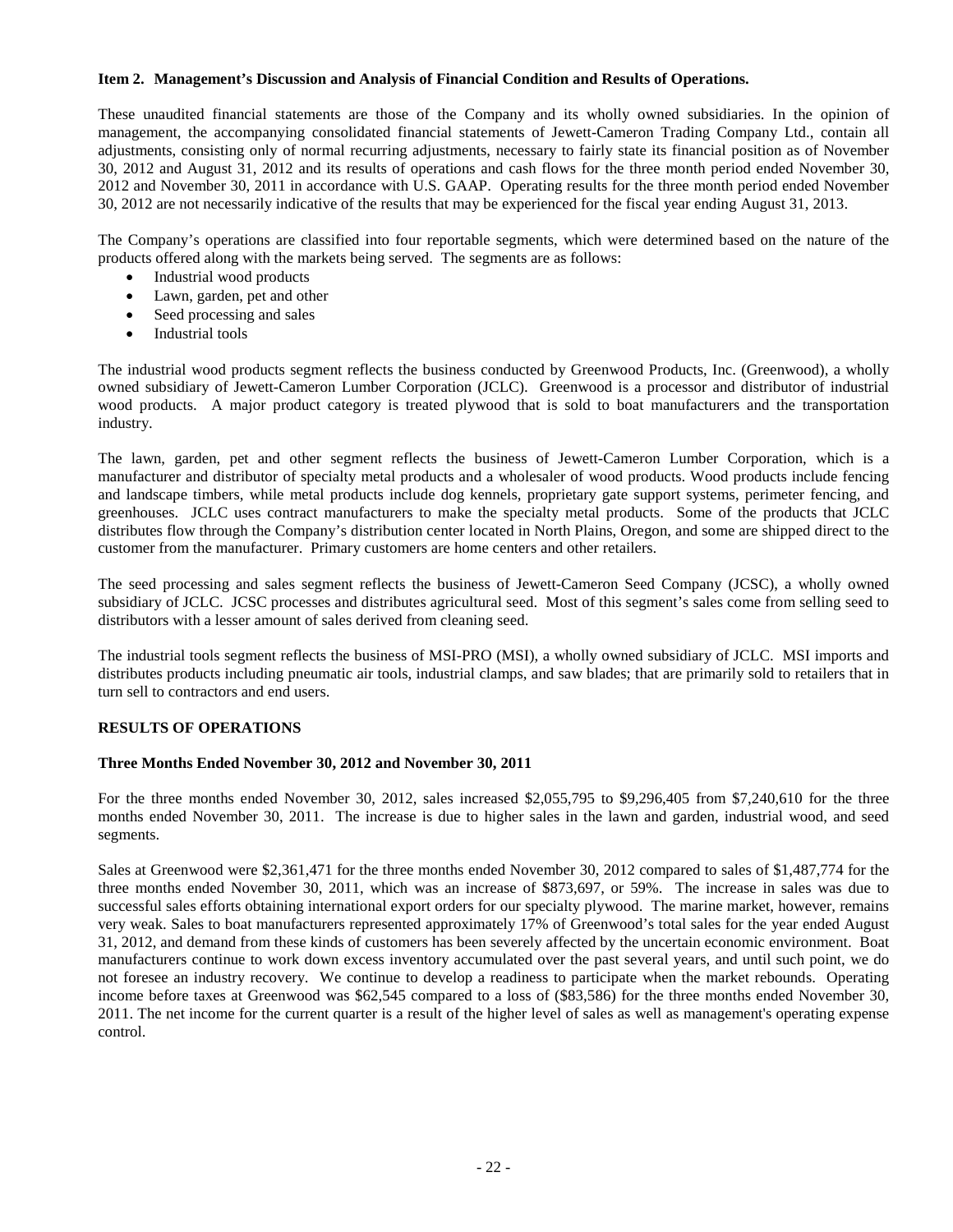Sales at JCLC were \$4,772,939 for the three months ended November 30, 2012 compared to sales of \$3,574,366 for the three months ended November 30, 2011, which was an increase of \$1,198,573, or 34%. Operating income was \$570,240, which is an increase of \$398,012 compared to income of \$172,228 for the quarter ended November 30, 2011. The higher sales were due to several factors. The Company's older products have increased their market share with existing customers due to our sales efforts and the Company being recognized as a reliable and valued supplier. Also, the weakened economy has resulted in many consumers employing a "staycation" approach which has produced increased spending on home and backyard projects, including their pets. Therefore, many of our customers have expanded their pet product lines, including adding the Company's newer pet containment products. Overall, the operating results of JCLC are seasonal with the first two quarters of the fiscal year being much slower than the final two quarters of the fiscal year.

Sales at JCSC were \$1,810,645 for the three months ended November 30, 2012 compared to sales of \$1,687,111 for the three months ended November 30, 2011. This represents an increase of \$123,534, or 7%. In the current quarter, JCSC operating income was \$109,004, which was relatively flat compared to operating income of \$108,218 for the first quarter of fiscal 2012. Higher cereal and livestock feed prices have caused a shift by some growers from grass seed to grains, which have begun to have a positive effect on surpluses and wholesale prices. However, demand remains relatively weak, primarily from the new home construction and golf course industry in North America.

Sales at MSI were \$351,350 for the three months ended November 30, 2012 compared to sales \$491,359 for the three months ended November 30, 2011, which was a decrease of \$140,009, or 28%. The sales decline was due to the Company winding down certain sales programs of lower margin products, and focusing on selling our more profitable products. This sales shift resulted in an operating profit for the quarter of \$34,732 compared to an operating loss of \$6,681 for the comparative quarter in the prior year.

Gross margin for the three month period ended November 30, 2012 was 21.4% compared to 20.2% for the three months ended November 30, 2011. The slight rise in margins in the current quarter were due to a favorable sales mix of higher margin metal products. However, higher raw material and transportation costs continue to restrain our overall margins.

The Company's income tax expense in the current period was \$308,349 compared to \$82,699 in the three month period ended November 30, 2011. Net income for the three months ended November 30, 2012 was \$480,746, or \$0.31 per basic and diluted share, compared to net income of \$64,033, or \$0.03 per basic and diluted share in the three months ended November 30, 2011. The higher net income per share for the current period was also favorably affected by the lower weighted average of common shares outstanding as the Company repurchased and cancelled 340,486 common shares in fiscal 2012.

# **LIQUIDITY AND CAPITAL RESOURCES**

As of November 30, 2012, the Company had working capital of \$15,370,735 compared to working capital of \$14,930,305 as of August 31, 2012. This represents an increase of \$440,430, which was largely due to the Company's net income from the first quarter ended November 30, 2012. Cash declined by \$52,933 primarily due to the increase in prepaid expenses and reduction in accounts payable and accrued liabilities. Accounts receivable declined by \$426,020 due to the seasonal cycle of sales to customers, and the related timing of cash receipts. Inventory decreased by \$1,324,365 and prepaid expenses, which are largely related to down payments for future inventory purchases, increased by \$1,579,612. Note receivable declined by \$20,000 as the remaining balance of the note was repaid during the quarter. Accounts payable declined \$748,730 due to the seasonal cycle of payments to inventory suppliers. Accrued liabilities declined by \$222,499. Accrued income taxes rose by \$293,754 due to the timing of estimated tax payments and the higher net income for the quarter. Litigation reserve declined by \$6,661 as differences in interest rates resulted in a reduction in the amount reserved.

As of November 30, 2012, accounts receivable and inventory represented 48% of current assets and 42% of total assets. For the three months ended November 30, 2012, the accounts receivable collection period, or DSO, was 26 compared to 36 for the three months ended November 30, 2011. Inventory turnover for the three months ended November 30, 2012 was 80 days compared with 113 days in the three months ended November 30, 2011.

External sources of liquidity include a line of credit from U.S. Bank of \$5,000,000. As of November 30, 2012, the Company had no borrowing balance leaving the entire amount available. Borrowing under the line of credit is secured by an assignment of accounts receivable and inventory. The interest rate is calculated solely on the one month LIBOR rate plus 200 basis points. As of November 30, 2012 the one month LIBOR rate plus 200 basis points was 2.21% (0.21% + 2.00%). The line of credit has certain financial covenants. The Company is in compliance with these covenants.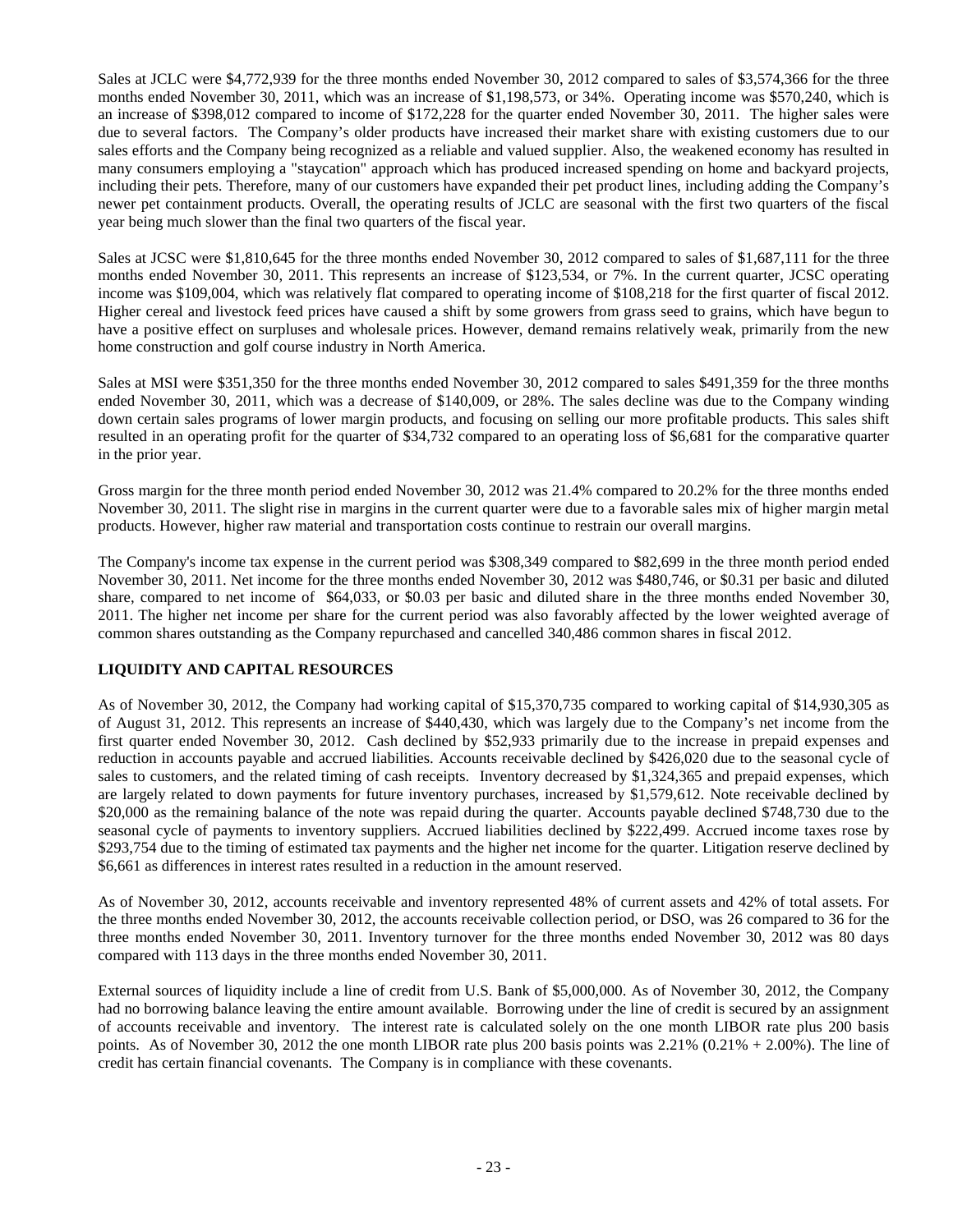The Company has been utilizing its cash position by repurchasing common shares under 10b5-1 plans in order to increase shareholder value. On August 17, 2012, the Board of Directors authorized the implementation of a new share repurchase plan for purchase and cancellation of up to 400,000 common shares. This amount represents approximately 26% of the common shares outstanding. The share repurchase plan will be effected in accordance with Rule 10b-18 under the U.S. Securities Exchange Act of 1934, which contains restrictions on the number of shares that may be purchased on a single day, subject to certain exceptions for block purchases, based on the average daily trading volumes ("ADTV") of Jewett-Cameron's shares on NASDAQ. Purchases shall be limited to one "Block" purchase per week in lieu of the 25% of ADTV limitation for compliance with Rule 10b-18(b)(4). A "block" as defined under Rule  $10b-18(a)(5)$  means a quantity of stock that, among other things, is at least 5,000 shares and has a purchase price of at least US\$50,000. Transactions may involve insiders or their affiliates executed in compliance with Jewett-Cameron's Insider Trading Policy. The repurchase plan commenced on August 20, 2012 and will remain in place until March 15, 2013 but may be limited or terminated at any time without prior notice. As of November 30, 2012, the Company had repurchased no common shares under this plan.

# **Business Risks**

This quarterly report includes "forward–looking statements" as that term is defined in Section 21E of the Securities Exchange Act of 1934. Forward-looking statements can be identified by the use of forward-looking terminology such as "believes," "expects," "may," "will," "should," "seeks," "approximately," "intends," "plans," "estimates," "anticipates," or "hopeful," or the negative of those terms or other comparable terminology, or by discussions of strategy, plans or intentions. For example, this section contains numerous forward-looking statements. All forward-looking statements in this report are made based on management's current expectations and estimates, which involve risks and uncertainties, including those described in the following paragraphs.

# **Risks Related to Our Common Stock**

*We may decide to acquire assets or enter into business combinations, which could be paid for, either wholly or partially with our common stock and if we decide to do this our current shareholders would experience dilution in their percentage of ownership.*

Our Articles of Incorporation give our Board of Directors the right to enter into any contract without the approval of our shareholders. Therefore, our management could decide to make an investment (buy shares, loan money, etc.) without shareholder approval. If we acquire an asset or enter into a business combination, this could include exchanging a large amount of our common stock, which could dilute the ownership interest of present stockholders.

# *Future stock distributions could be structured in such a way as to be 1) diluting to our current shareholders or 2) could cause a change in control to new investors.*

If we raise additional funds by selling more of our stock, the new stock may have rights, preferences or privileges senior to those of the rights of our existing stock. If common stock is issued in return for additional funds, the price per share could be lower than that paid by our current stockholders. The result of this would be a lessening of each present stockholder's relative percentage interest in our company.

Our shareholders could experience significant dilution if we issue our authorized 10,000,000 preferred shares.

The Company's common shares currently trade within the NASDAQ Capital Market in the United States. The common shares also formerly traded on the Toronto Stock Exchange ("TSX") in Canada until the Company voluntarily delisted from the TSX on October 11, 2012. The average daily trading volume of our common stock on NASDAQ was 3,934 shares for the three months ended November 30, 2012. With this limited trading volume, investors could find it difficult to purchase or sell our common stock.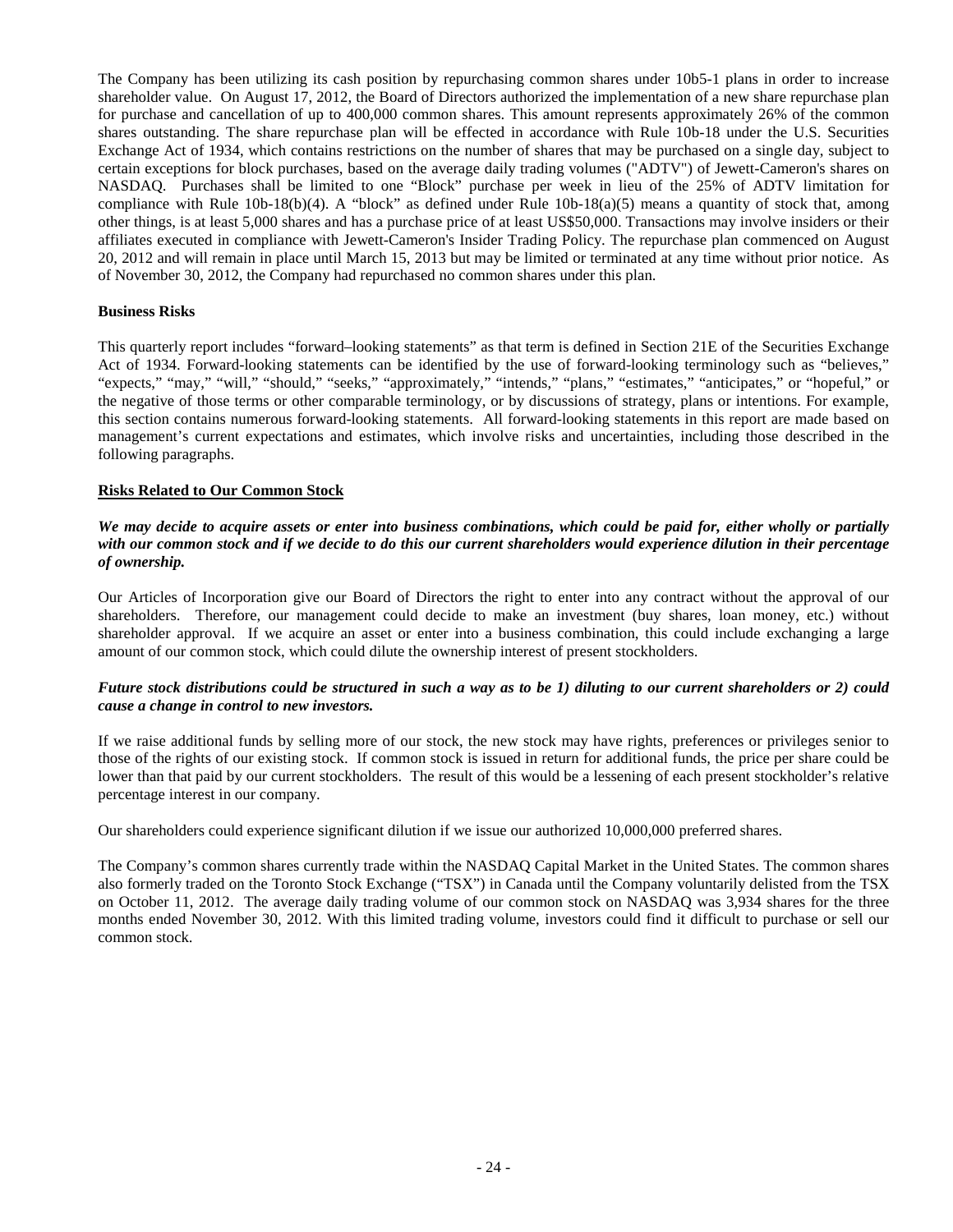# **Risks Related to Our Business**

#### *We could experience a decrease in the demand for our products resulting in lower sales volumes.*

In the past we have at times experienced decreasing products sales with certain customers. The reasons for this can be generally attributed to: increased competition; general economic conditions; demand for products; and consumer interest rates. If economic conditions deteriorate or if consumer preferences change, we could experience a significant decrease in profitability.

#### *If our top customers were lost, we could experience lower sales volumes.*

For the three months ended November 30, 2012, our top ten customers represented 58% of our total sales. We would experience a significant decrease in sales and profitability and would have to cut back our operations, if these customers were lost and could not be replaced. Our top ten customers are in the U.S., Canada and Mexico and are primarily in the marine, and retail home improvement industries.

# *We could experience delays in the delivery of our products to our customers causing us to lose business.*

We purchase our products from other vendors and a delay in shipment from these vendors to us could cause significant delays in our delivery to our customers. This could result in a decrease in sales orders to us and we would experience a loss in profitability.

#### *We could lose our credit agreement and could result in our not being able to pay our creditors.*

We have a line of credit with U.S. Bank in the amount of \$5,000,000, of which \$5,000,000 is available. We are currently in compliance with the requirements of our existing line of credit. If we lost this credit it could become impossible to pay some of our creditors on a timely basis.

# *If we fail to maintain an effective system of internal controls, we may not be able to detect fraud or report our financial results accurately, which could harm our business and we could be subject to regulatory scrutiny.*

We have completed a management assessment of internal controls as prescribed by Section 404 of the Sarbanes-Oxley Act, which we were required to do in connection with our year ended August 31, 2012. Based on this process we did not identify any material weaknesses. Although we believe our internal controls are operating effectively, we cannot guarantee that in the future we will not identify any material weaknesses in connection with this ongoing process.

#### **Item 3. Quantitative and Qualitative Disclosures about Market Risk**

#### **Interest Rate Risk**

The Company does not have any derivative financial instruments as of November 30, 2012. However, the Company is exposed to interest rate risk.

The Company's interest income and expense are most sensitive to changes in the general level of U.S. interest rates. In this regard, changes in U.S. interest rates affect the interest earned on the Company's cash as well as interest paid on debt.

The Company has a line of credit whose interest rate may fluctuate over time based on economic changes in the environment. The Company is subject to interest rate risk and could be subject to increased interest payments if market interest rates fluctuate. The Company does not expect any change in the interest rates to have a material adverse effect on the Company's results from operations.

# **Foreign Currency Risk**

The Company operates primarily in the United States. However, a relatively small amount of business is conducted in currencies other than U.S. dollars. Also, to the extent that the Company uses contract manufacturers in China, currency exchange rates can influence the Company's purchasing costs.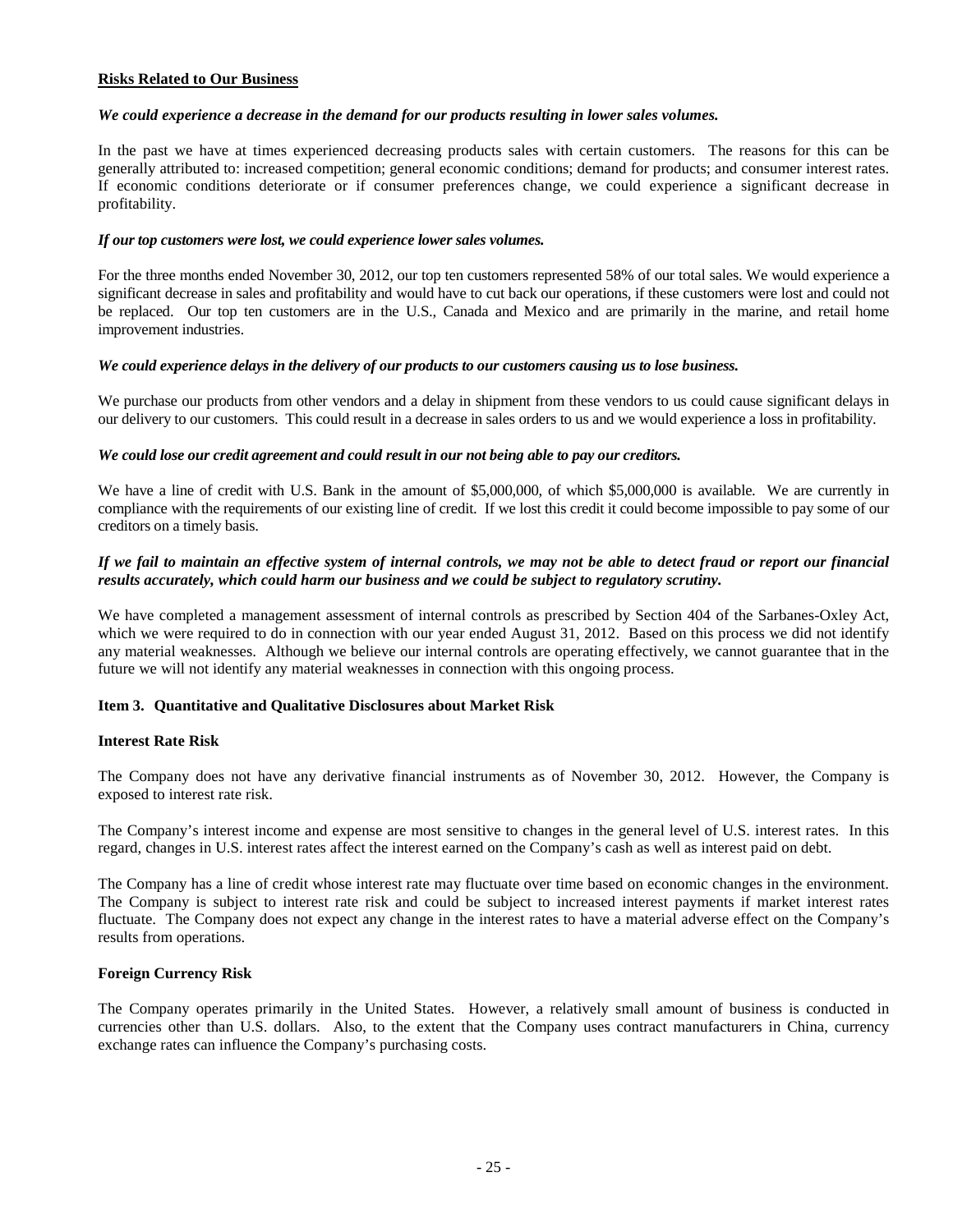### **Item 4. Controls and Procedures**

## *Disclosure Controls and Procedures*

Management of the Company, including the Chief Executive Officer and the Chief Financial Officer, have evaluated the effectiveness of our disclosure controls and procedures as of the end of the period covered by this report as defined in Rule 13a-15(e) or Rule 15d-15(e) under the Securities Exchange Act of 1934 (the "Exchange Act"). Based on that evaluation, our Chief Executive Officer and our Chief Financial Officer have concluded that, as of the end of the period covered by this report, our disclosure controls and procedures are effective in ensuring that information required to be disclosed in our Exchange Act reports is (1) recorded, processed, summarized and reported in a timely manner, and (2) accumulated and communicated to our management, including our Chief Executive Officer and our Chief Financial Officer, as appropriate, to allow timely decisions regarding required disclosure.

# *Changes in Internal Control Over Financial Reporting*

There were no changes in the Company's internal control over financial reporting that occurred during the Company's most recently completed fiscal quarter that have materially affected, or are reasonably likely to materially affect, the Company's internal control over financial reporting.

# **Part II – OTHER INFORMATION**

# **Item 1. Legal Proceedings**

a) One of our subsidiaries was a plaintiff in a lawsuit filed in Portland, Oregon, entitled, Greenwood Products, Inc. et al v. Greenwood Forest Products, Inc. et al., Case No. 05-02553 (Multnomah County Circuit Court).

During fiscal 2002 the Company entered into a purchase agreement to acquire inventory over a 15 month period with an initial estimated value of \$7,000,000 from Greenwood Forest Products, Inc. During the year ended August 31, 2003, the Company completed the final phase of the inventory acquisition. As partial consideration for the purchase of the inventory the Company issued two promissory notes, based on its understanding of the value of the inventory purchased. The Company believes it overpaid the obligation by approximately \$820,000. The holder counterclaimed for approximately \$2,400,000.

Litigation was completed on March 5, 2007 with the court's general judgment and money award. The net effect was a money judgment in favor of Greenwood Forest Products, Inc. for \$242,604 and an award of contested intellectual property rights to the Company. The Company accrued reserves to cover the money judgment related to this dispute. Both parties filed appeals for review of the court's opinion.

During the 1st quarter of fiscal 2011, the Oregon Court of Appeals ruled that the judgment in favor of Jewett Cameron as plaintiffs should be reversed and the judgment in favor of defendants should stand. The judgment in favor of the Company was for \$819,000 plus attorneys fees. The judgment against plaintiffs was for \$1,187,137. The Company appealed the ruling to the Oregon Supreme Court. In addition to the previously accrued litigation reserve of \$225,000, the Company recorded a litigation loss of \$962,137 and interest of \$440,778 during the year ended August 31, 2011 related to the judgment. In the first quarter of fiscal 2012 ended November 30, 2011, the Company recorded additional interest of \$16,204.

In February 2012, the Company received the decision from the Oregon Supreme Court which reversed in part the decision of the Oregon Court of Appeals in a way favorable to the Company. The case is now returned to the Oregon Court of Appeals for further consideration. As the decision was favorable to Jewett Cameron, the Company has reversed \$1,459,832 of the litigation reserve and accrued interest during the 2nd quarter of fiscal 2012 ended February 29, 2012. The reversal has been treated as a one-time gain during the period. During the year ended August 31, 2012, the Company recorded \$13,467 of Interest income due to the favourable difference in interest rates between the judgments. During the first quarter of fiscal 2013 ended November 30, 2012, the Company recorded \$6,661 of interest income.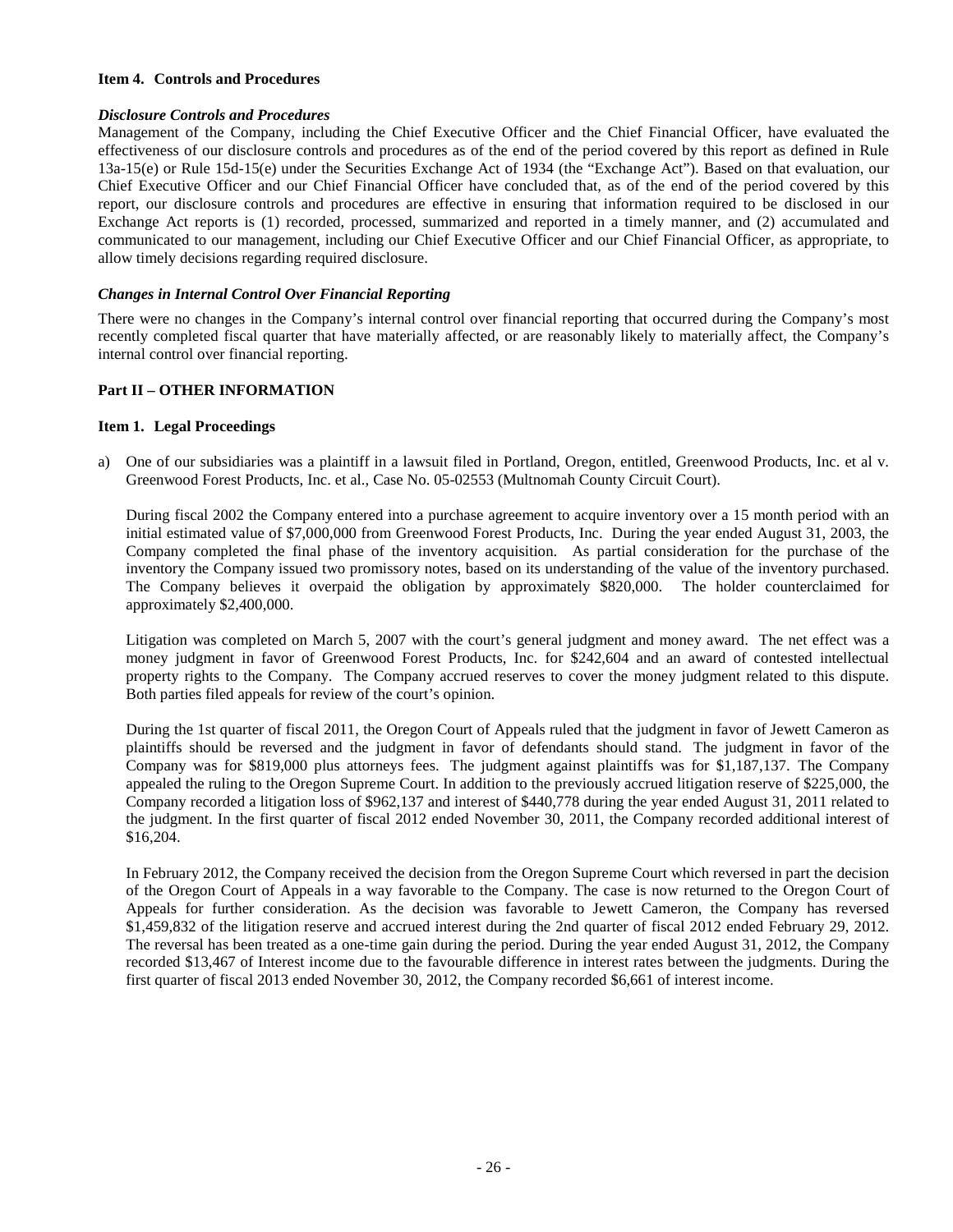b) In May 2012, a lawsuit was filed by the State of Oregon, Department of Transportation, against Jewett-Cameron Lumber Corporation seeking to obtain a portion of Jewett-Cameron property in a project to widen and improve a state highway. This matter does not involve a claim against Jewett-Cameron; as the ultimate result of the lawsuit will be a determination of the amount that the State of Oregon should pay Jewett-Cameron for obtaining its property through an eminent domain proceeding. The State of Oregon has previously offered to resolve the case for the payment of \$300,000 to Jewett-Cameron. Jewett-Cameron has filed an Answer and Counterclaim. The matter is currently being set for trial.

The Company does not know of any other material, active or pending legal proceedings against them; nor is the Company involved as a plaintiff in any other material proceeding or pending litigation. The Company knows of no other active or pending proceedings against anyone that might materially adversely affect an interest of the Company.

# **Item 2. Changes in Securities and Use of Proceeds**

---No Disclosure Required---

# **Item 3. Defaults Upon Senior Securities**

---No Disclosure Required---

# **Item 4. Submission of Matters to a Vote of Securities Holders**

---No Disclosure Required---

# **Item 5. Other Information**

---No Disclosure Required---

# **Item 6. Exhibits**

- 31.1 Certification of Chief Executive Officer pursuant to Section 302 of the Sarbanes-Oxley Act, Donald M. Boone
- 31.2 Certification of Chief Financial Officer pursuant to Section 302 of the Sarbanes-Oxley Act, Murray G. Smith.
- 32.1 Certification of Chief Executive Officer pursuant to 18 U.S.C., 1350 (Section 906 of the Sarbanes-Oxley Act), Donald M. Boone
- 32.2 Certification of Chief Financial Officer pursuant to 18 U.S.C., 1350 (Section 906 of the Sarbanes-Oxley Act), Murray G. Smith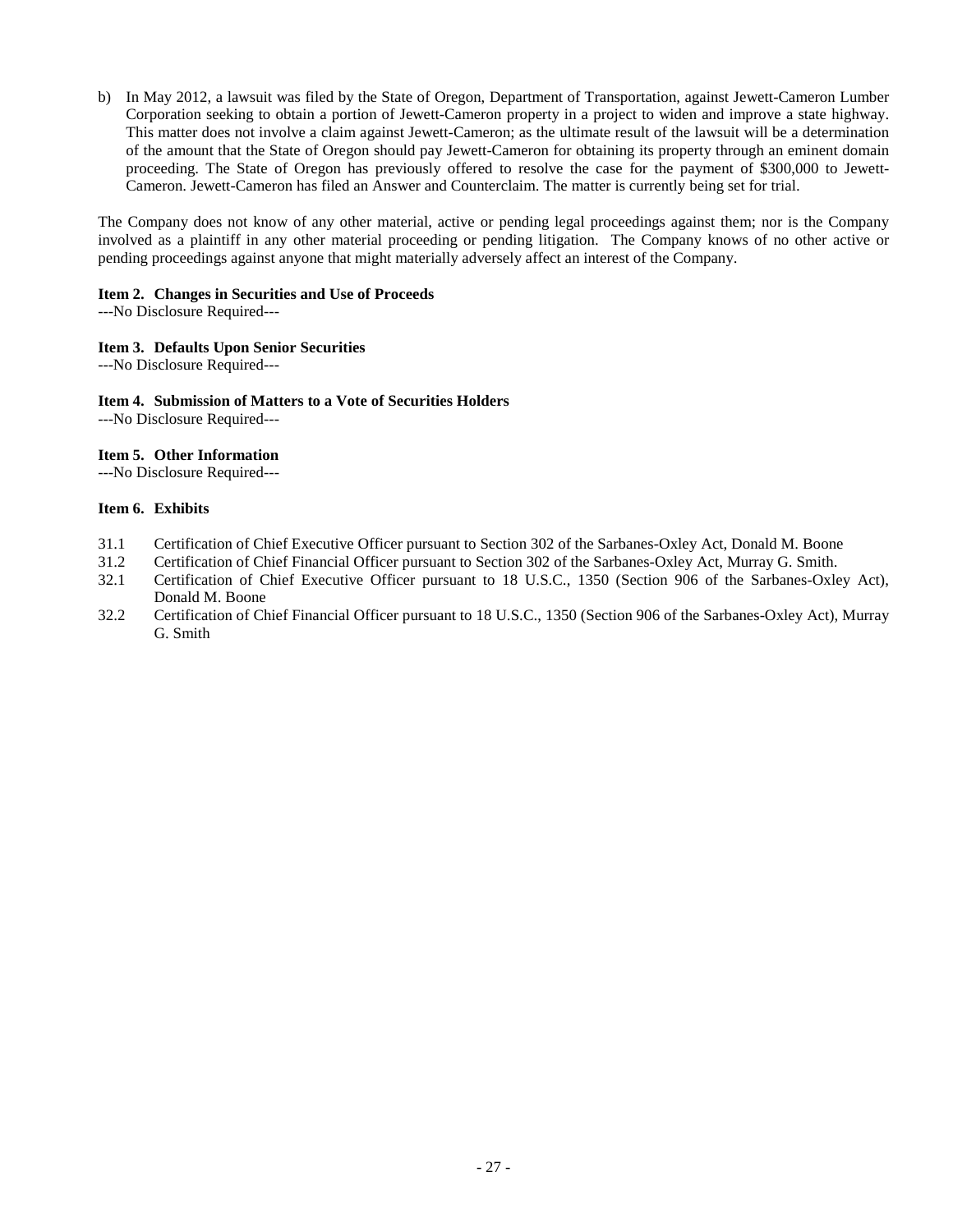# **SIGNATURES**

Pursuant to the requirements of the Securities Exchange Act of 1934, the Registrant has duly caused this report to be signed on its behalf by the undersigned, thereunto duly authorized.

> Jewett-Cameron Trading Company Ltd. (Registrant)

January 14, 2013 */s/ "Donald M. Boone"* Donald M. Boone, President/CEO/Director

January 14, 2013 */s/ "Murray G. Smith"* Murray G. Smith, Chief Financial Officer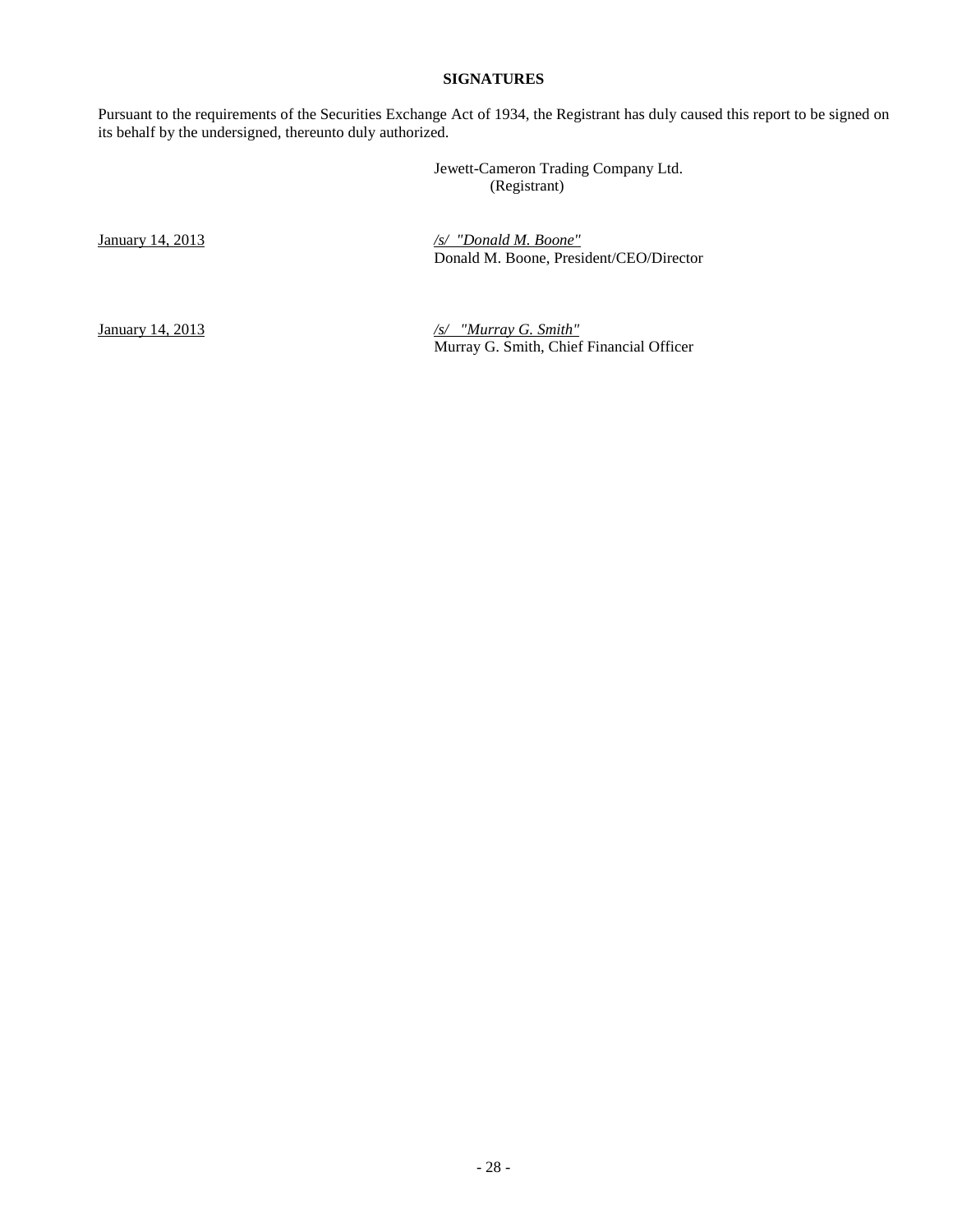# CERTIFICATIONS

I, Donald M. Boone, certify that:

- 1. I have reviewed this Quarterly Report on Form 10-Q of Jewett Cameron Trading Company Ltd;
- 2. Based on my knowledge, this report does not contain any untrue statement of a material fact or omit to state a material fact necessary to make the statements made, in light of the circumstances under which such statements were made, not misleading with respect to the period covered by this report;
- 3. Based on my knowledge, the financial statements, and other financial information included in this report, fairly present in all material respects the financial condition, results of operations and cash flows of the registrant as of, and for, the periods presented in this report;
- 4. The registrant's other certifying officer and I are responsible for establishing and maintaining disclosure controls and procedures (as defined in Exchange Act Rules 13a-15(e) and 15d-15(e)) and internal control over financial reporting (as defined in Exchange Act Rules 13a-15(f) and 15d-15(f)) for the registrant and have:
	- a) Designed such disclosure controls and procedures, or caused such disclosure controls and procedures to be designed under our supervision, to ensure that material information relating to the registrant, including its consolidated subsidiaries, is made known to us by others within those entities, particularly during the period in which this report is being prepared;
	- b) Designed such internal control over financial reporting, or caused such internal control over financial reporting to be designed under our supervision, to provide reasonable assurance regarding the reliability of financial reporting and the preparation of financial statements for external purposes in accordance with generally accepted accounting principals;
	- c) Evaluated the effectiveness of the registrant's disclosure controls and procedures and presented in this report our conclusions about the effectiveness of the disclosure controls and procedures, as of the end of the end of the period covered by this report based on such evaluation; and
	- d) Disclosed in this report any change in the registrant's internal control over financial reporting that occurred during the registrant's most recent fiscal quarter that has materially affected, or is reasonably likely to materially affect, the registrant's internal control over financial reporting; and
- 5. The registrant's other certifying officer and I have disclosed, based on our most recent evaluation of internal control over financial reporting, to the registrant's auditors and the audit committee of the registrant's board of directors (or persons performing the equivalent functions):
	- a) all significant deficiencies and material weaknesses in the design or operation of internal control over financial reporting which are reasonably likely to adversely affect the registrant's ability to record, process, summarize and report financial information; and
	- b) any fraud, whether or not material, that involves management or other employees who have a significant role in the registrant's internal control over financial reporting.

Date: January 14, 2013

By: */s/ "Donald M. Boone"* **Donald M. Boone, Chief Executive Officer**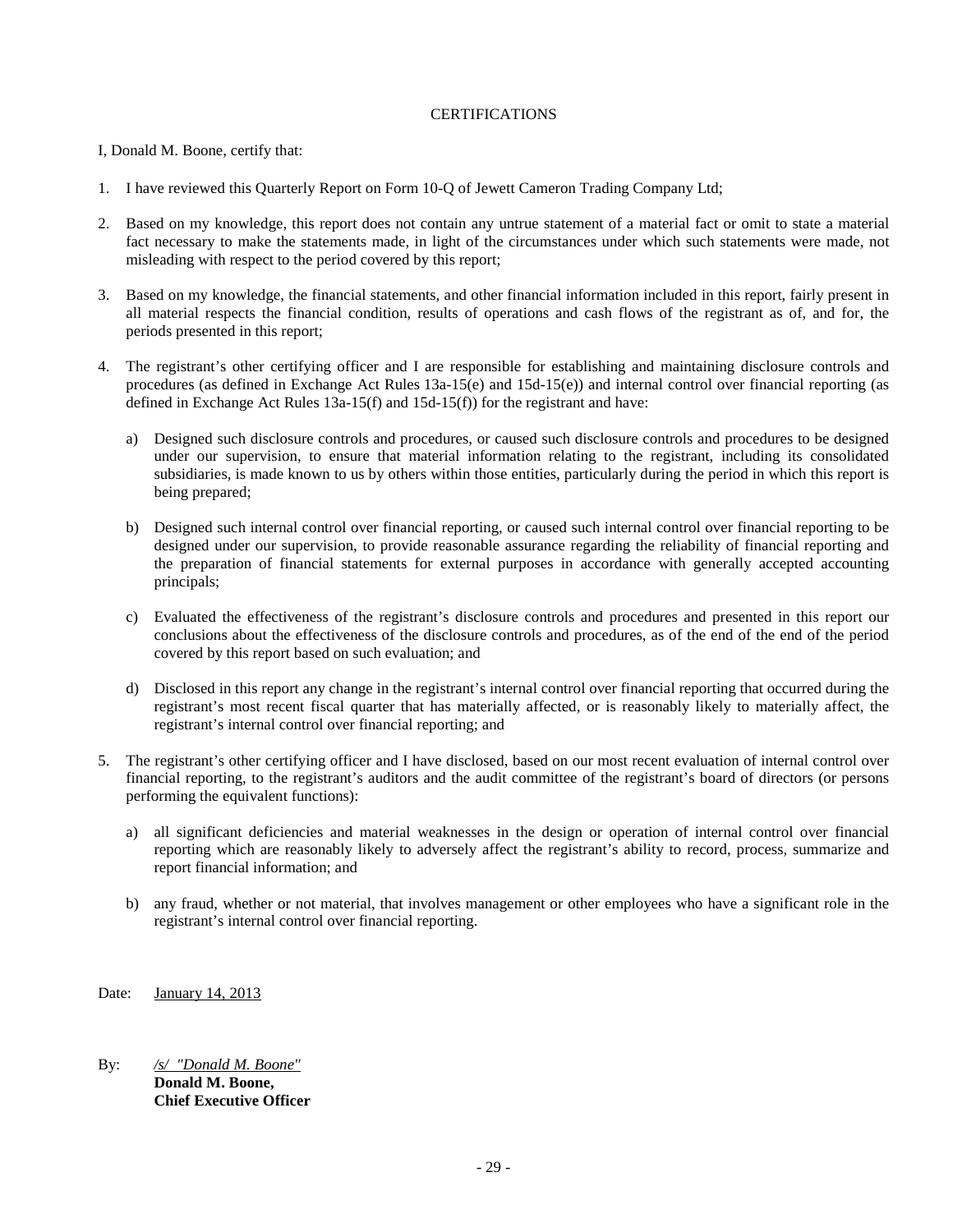# **CERTIFICATIONS**

I, Murray G. Smith, certify that:

- 1. I have reviewed this Quarterly Report on Form 10-Q of Jewett Cameron Trading Company Ltd;
- 2. Based on my knowledge, this report does not contain any untrue statement of a material fact or omit to state a material fact necessary to make the statements made, in light of the circumstances under which such statements were made, not misleading with respect to the period covered by this report;
- 3. Based on my knowledge, the financial statements, and other financial information included in this report, fairly present in all material respects the financial condition, results of operations and cash flows of the registrant as of, and for, the periods presented in this report;
- 4. The registrant's other certifying officer and I are responsible for establishing and maintaining disclosure controls and procedures (as defined in Exchange Act Rules 13a-15(e) and 15d-15(e)) and internal control over financial reporting (as defined in Exchange Act Rules 13a-15(f) and 15d-15(f)) for the registrant and have:
	- a) Designed such disclosure controls and procedures, or caused such disclosure controls and procedures to be designed under our supervision, to ensure that material information relating to the registrant, including its consolidated subsidiaries, is made known to us by others within those entities, particularly during the period in which this report is being prepared;
	- b) Designed such internal control over financial reporting, or caused such internal control over financial reporting to be designed under our supervision, to provide reasonable assurance regarding the reliability of financial reporting and the preparation of financial statements for external purposes in accordance with generally accepted accounting principals;
	- c) Evaluated the effectiveness of the registrant's disclosure controls and procedures and presented in this report our conclusions about the effectiveness of the disclosure controls and procedures, as of the end of the end of the period covered by this report based on such evaluation; and
	- d) Disclosed in this report any change in the registrant's internal control over financial reporting that occurred during the registrant's most recent fiscal quarter that has materially affected, or is reasonably likely to materially affect, the registrant's internal control over financial reporting; and
- 5. The registrant's other certifying officer and I have disclosed, based on our most recent evaluation of internal control over financial reporting, to the registrant's auditors and the audit committee of the registrant's board of directors (or persons performing the equivalent functions):
	- a) all significant deficiencies and material weaknesses in the design or operation of internal control over financial reporting which are reasonably likely to adversely affect the registrant's ability to record, process, summarize and report financial information; and
	- b) any fraud, whether or not material, that involves management or other employees who have a significant role in the registrant's internal control over financial reporting.

Date: January 14, 2013

By: */s/ "Murray G. Smith"* **Murray G. Smith, Chief Financial Officer**